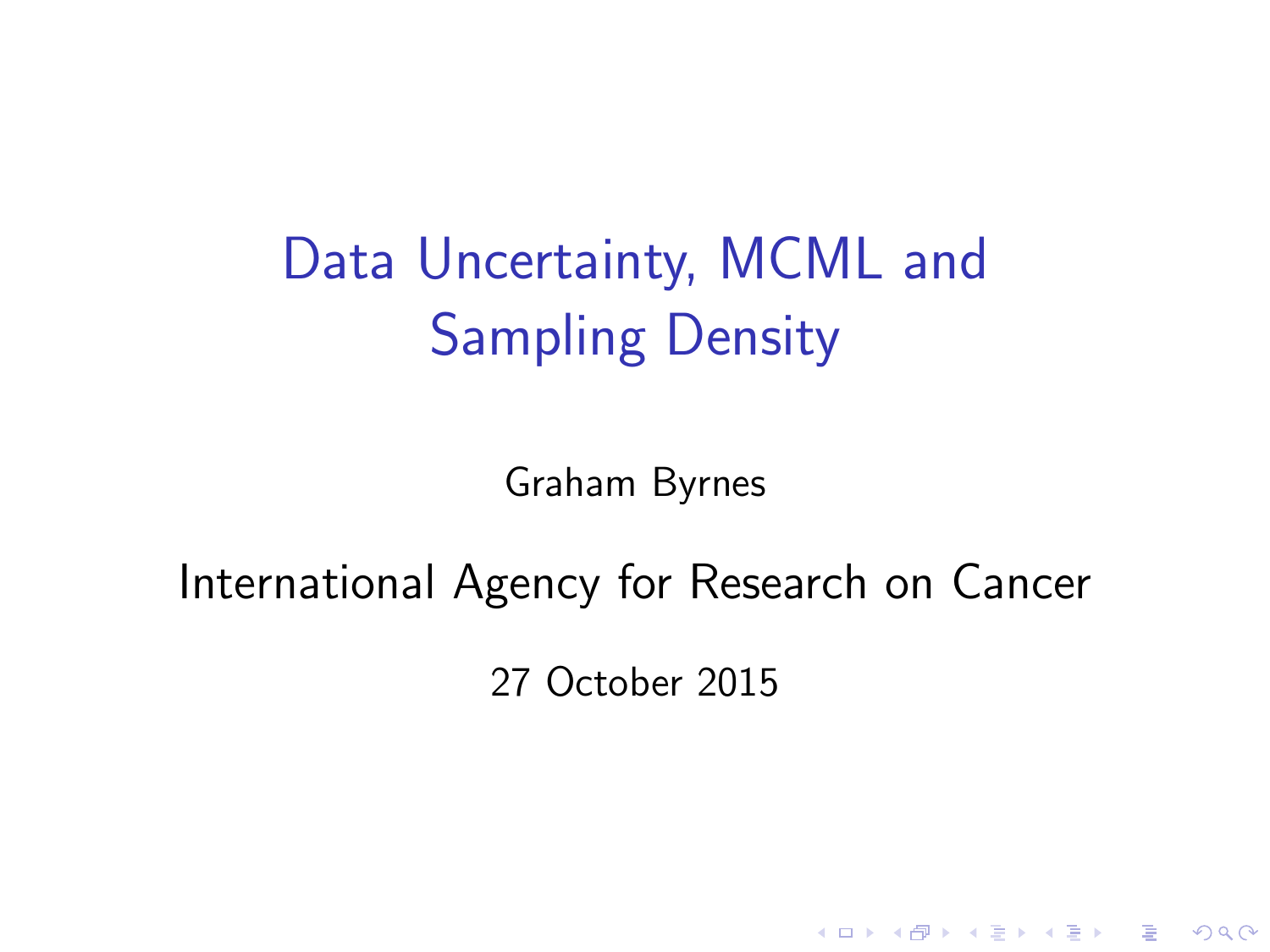#### Outline. . .

- $\triangleright$  Correlated Measurement Error
- $\blacktriangleright$  Maximal Marginal Likelihood
- $\triangleright$  Monte Carlo Maximum Likelihood

K ロ ▶ K @ ▶ K 할 ▶ K 할 ▶ 이 할 → 9 Q @

 $\blacktriangleright$  Sampling Density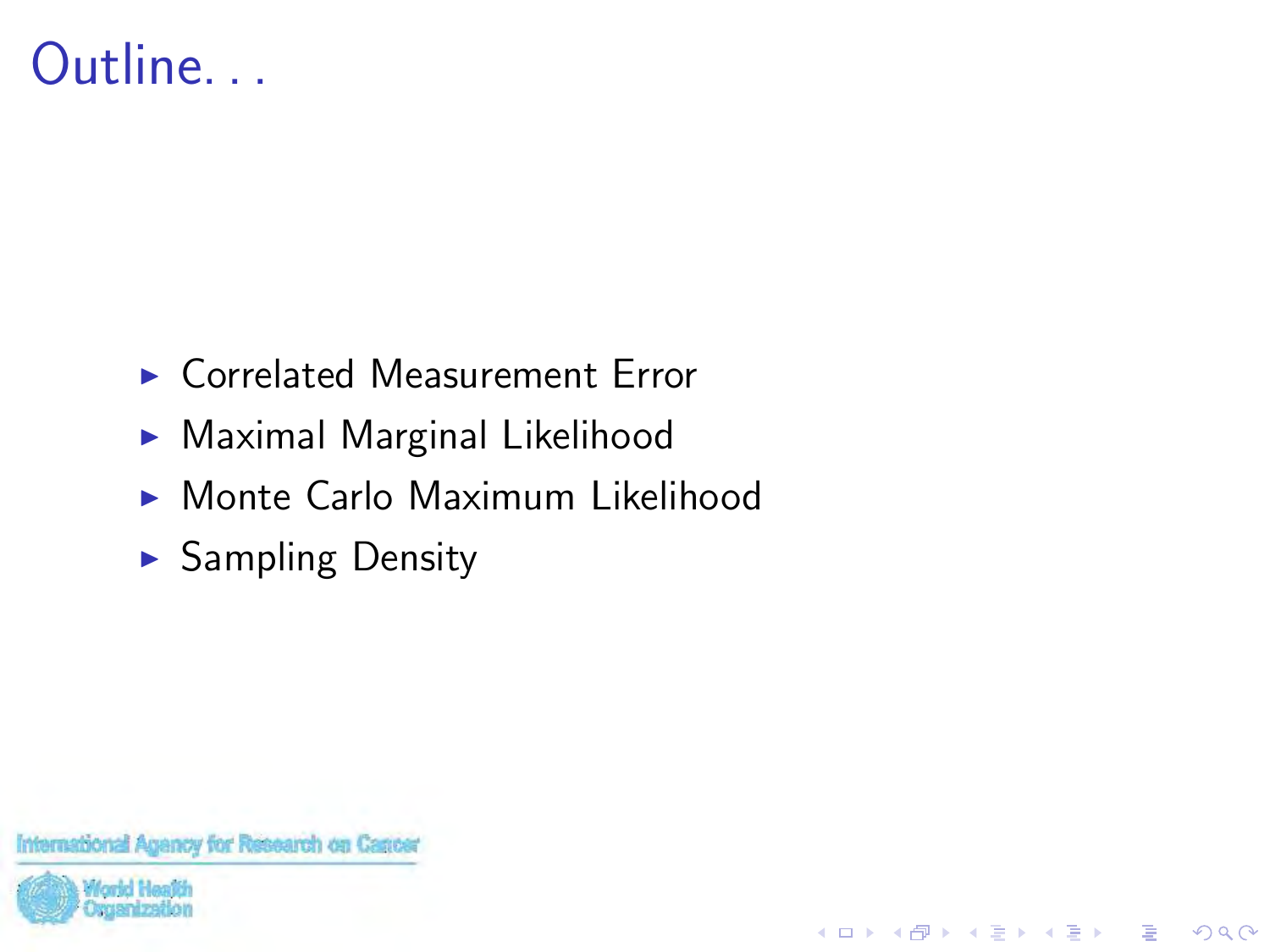# Example Data: Chernobyl Thyroid doses

- $\blacktriangleright$  Range of doses is large;
- $\triangleright$  Dose rank varies dramatically by draw;

**KORKA SERKER ORA** 

- $\blacktriangleright$  Also rank within matched (risk) set.
- $\blacktriangleright$  EPI-CT estimates still not ready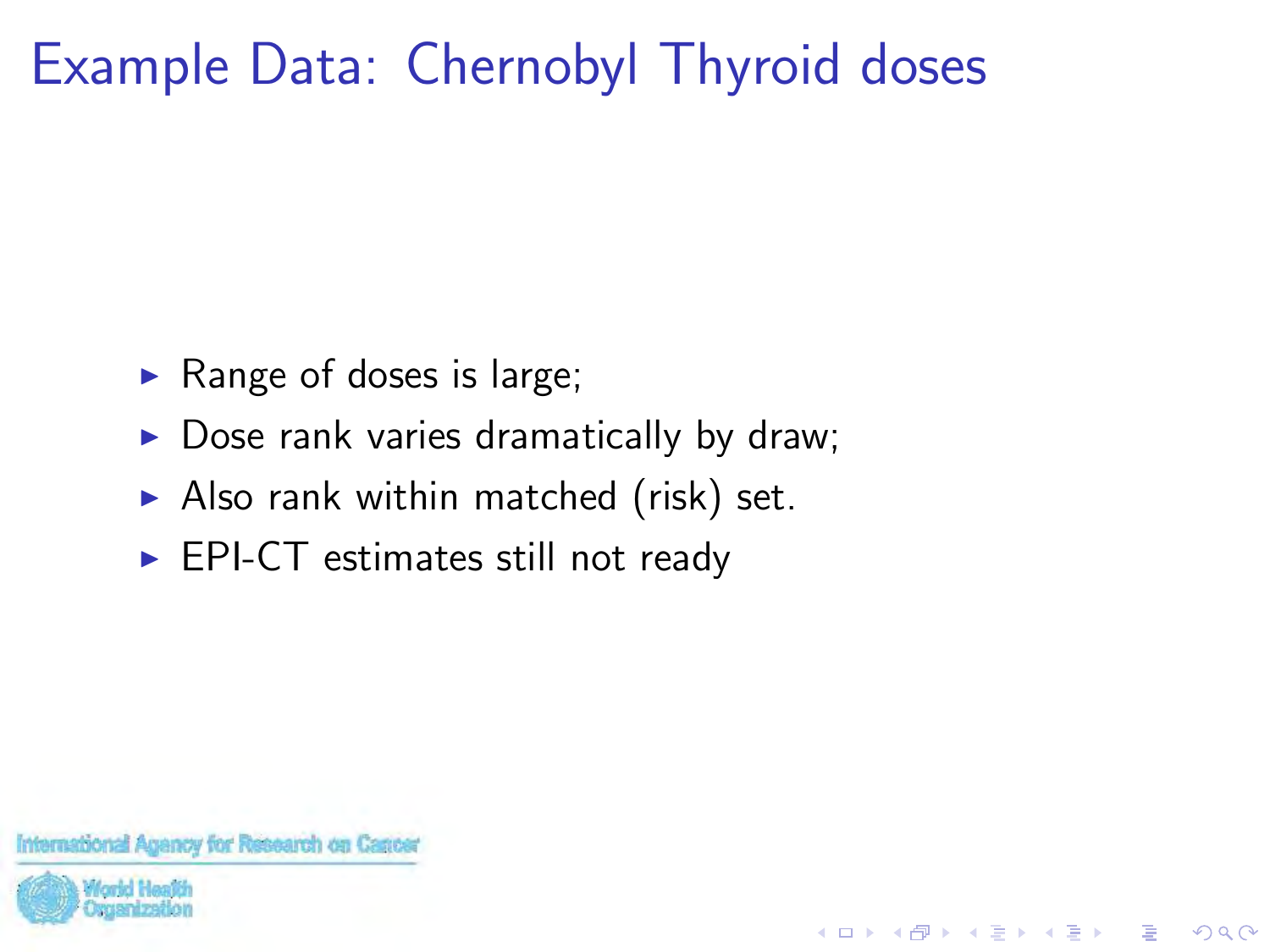# Log dose (central estimate)



K ロ > K @ > K 할 > K 할 > 1 할 : ⊙ Q Q^

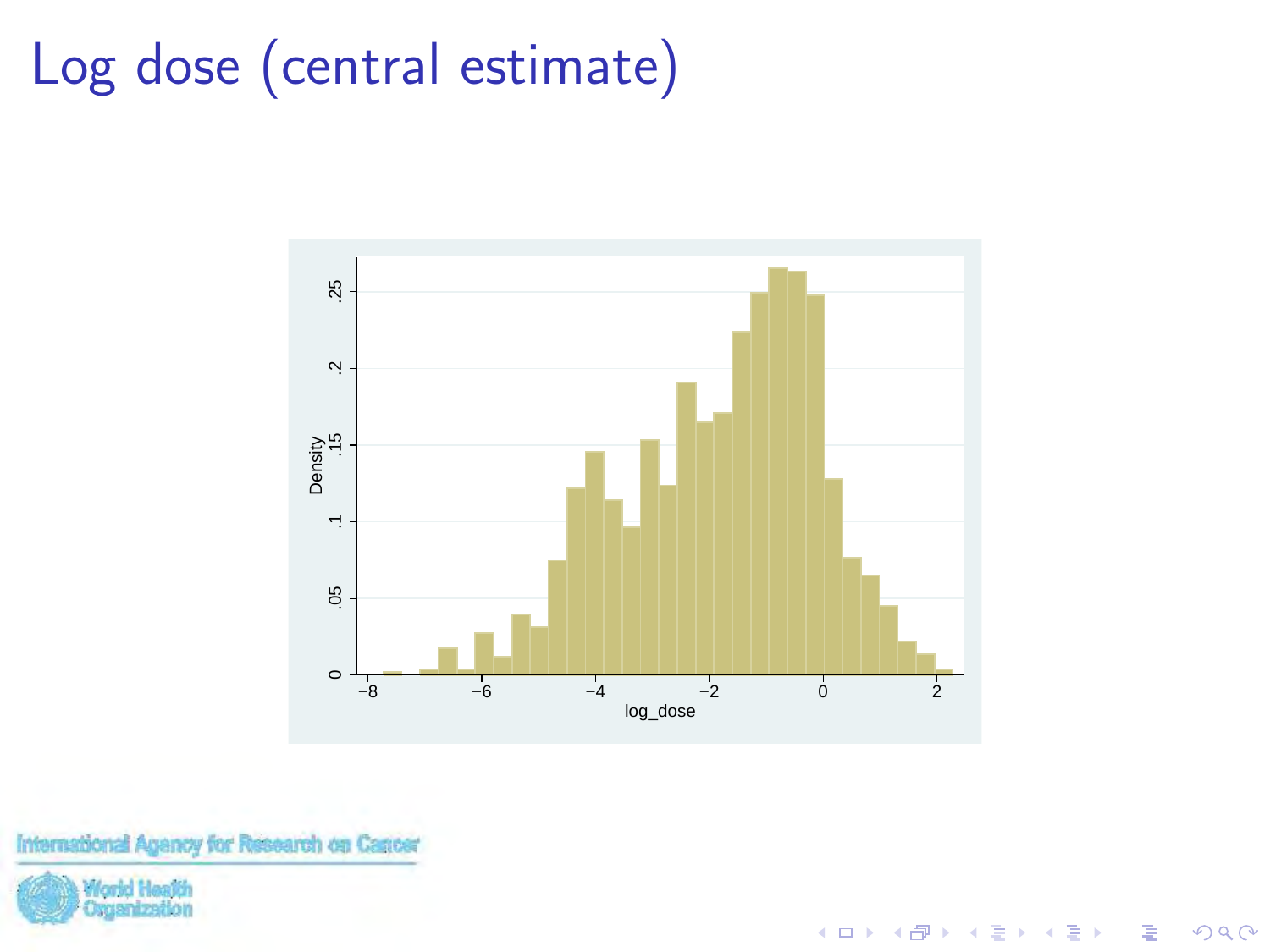#### Rank variation



K ロ X イロ X K ミ X K ミ X ミ → S V Q Q Q

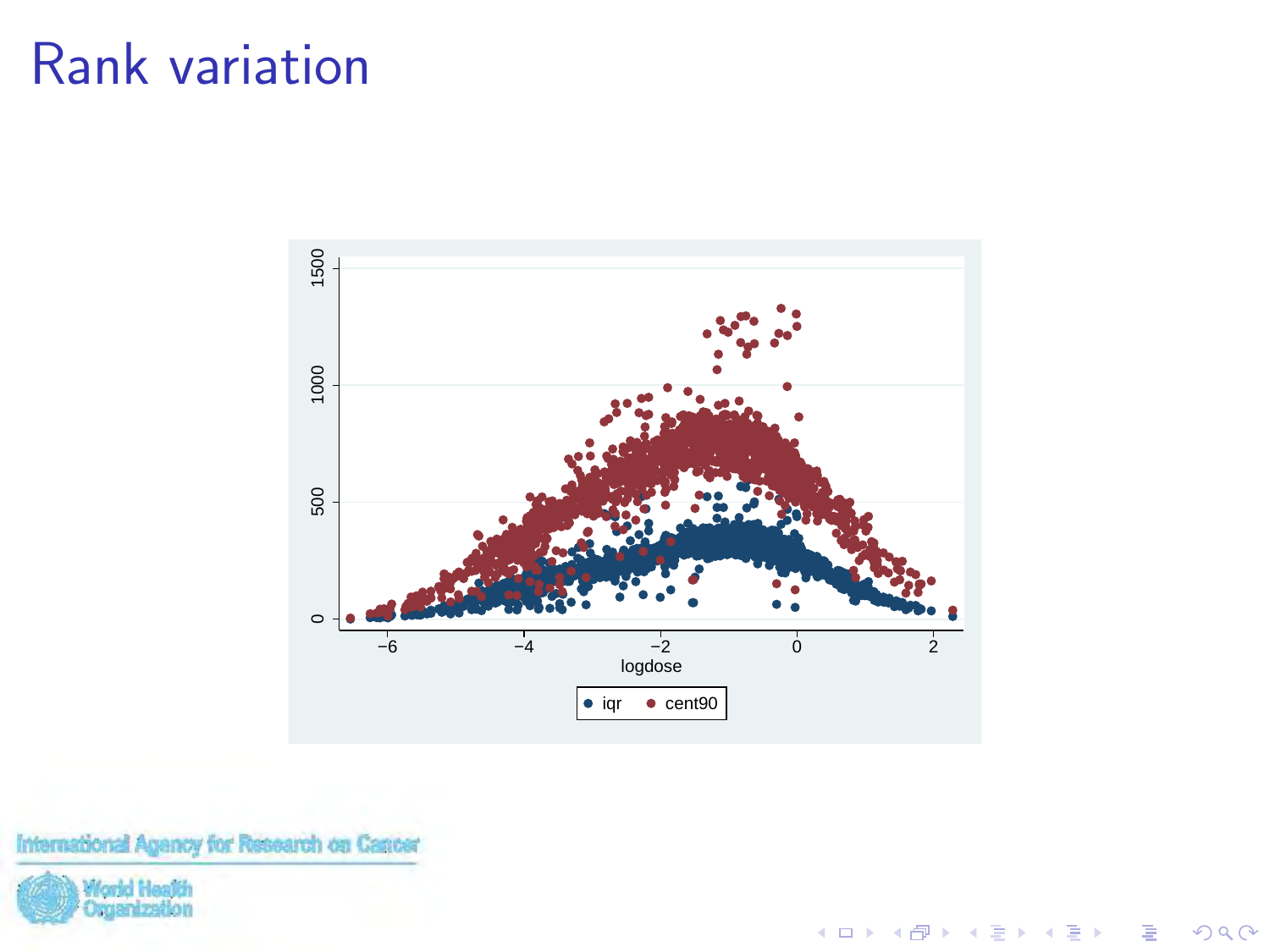#### Within-set rank of case: max-min



イロト イ母 トイミト イミト ニヨー りんぴ

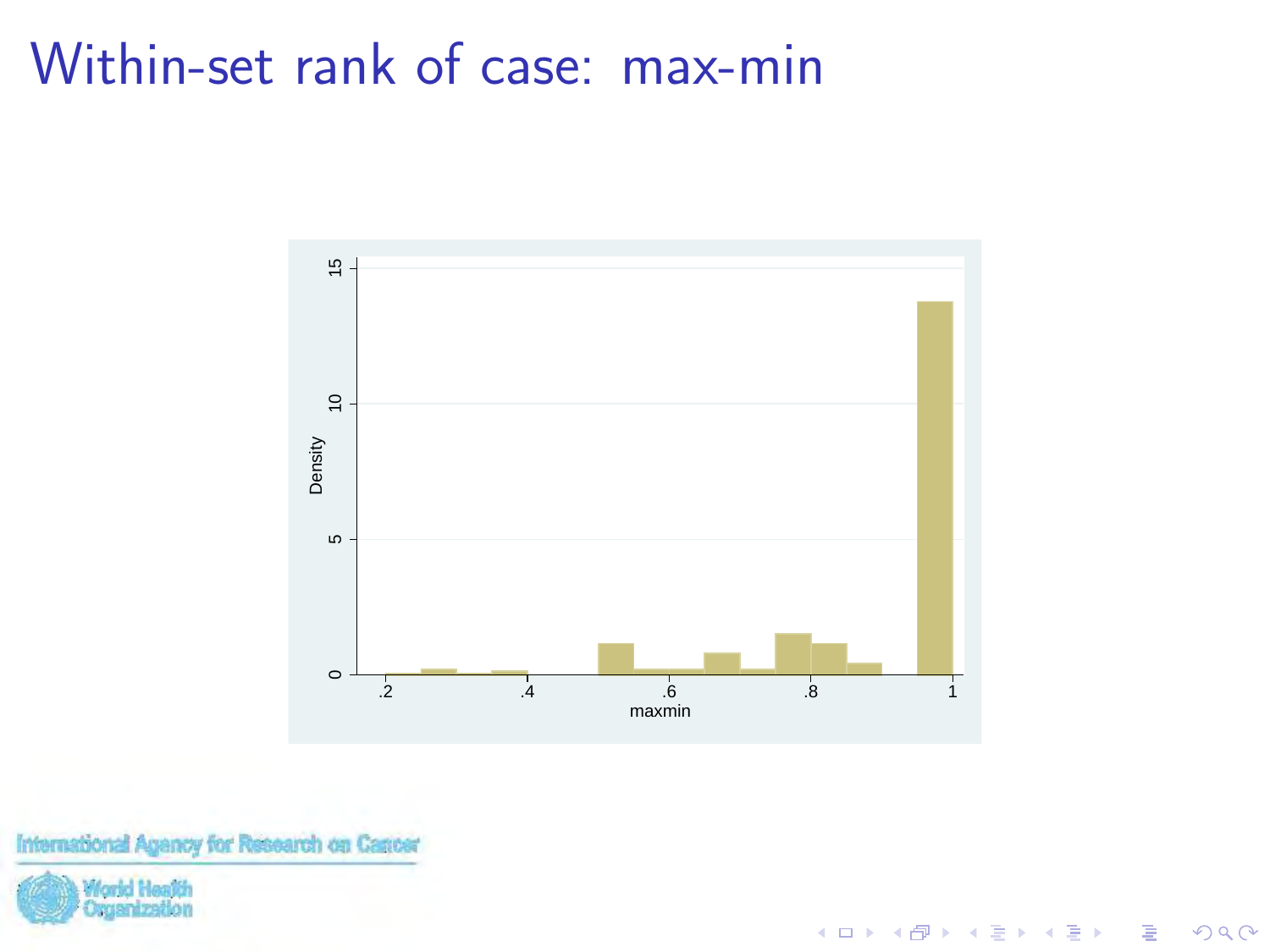#### Within-set rank of case: IQR



K ロ > K @ > K 할 > K 할 > 1 할 : ⊙ Q Q^

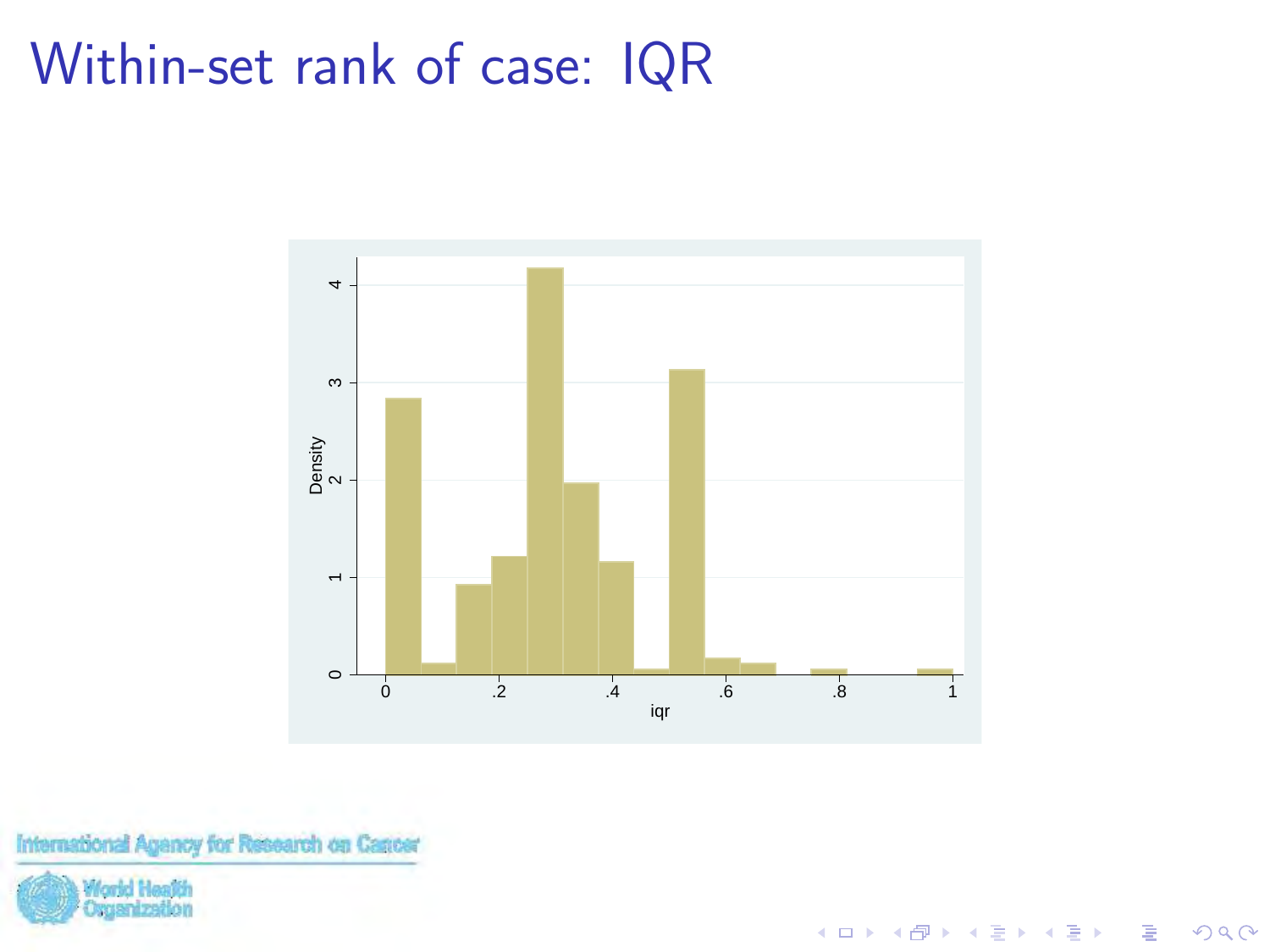## Is it a problem?

- $\triangleright$  Clearly the errors are present, and large
- If X is exact value, and Z is measurement,  $E(Z|X) = X$ is classical, if eg we add some zero-mean error to the exact value
- $E(X|Z) = Z$  is Berkson error, if for e.g. we attribute local average to each member of a community
- $\blacktriangleright$  "Classical" error causes point estimates to be biased, usually towards the null, Berkson error does not
- $\triangleright$  Either type biases variance estimates (we have less information than we think)

4 D > 4 P + 4 B + 4 B + B + 9 Q O

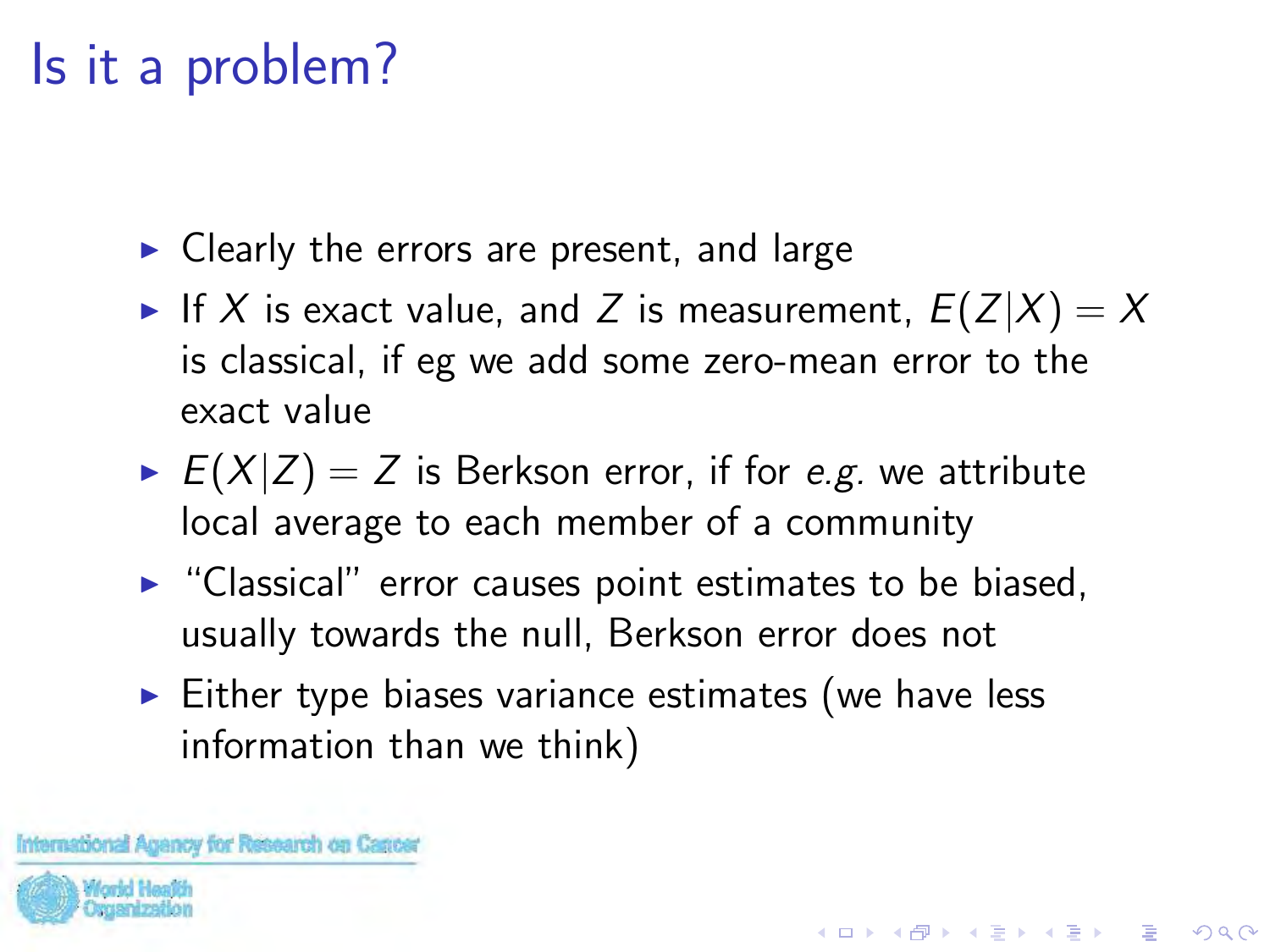#### Classical Error

Estimator of  $\beta$  in a linear regression, with classical, independent error

$$
\hat{\beta} = \frac{\langle Y, Z \rangle}{\langle Z, Z \rangle} = \frac{\langle Y, X \rangle + \langle Y, \epsilon \rangle}{\langle X, X \rangle + \langle \epsilon, \epsilon \rangle}
$$

$$
= \frac{\langle Y, X \rangle}{\langle X, X \rangle + \tau^2}
$$

So the point estimate is biased towards the null, and the information matrix  $\langle Z, Z\rangle = \langle X, X\rangle + \tau^2$  is biased upwards.

**KORKA SERKER ORA**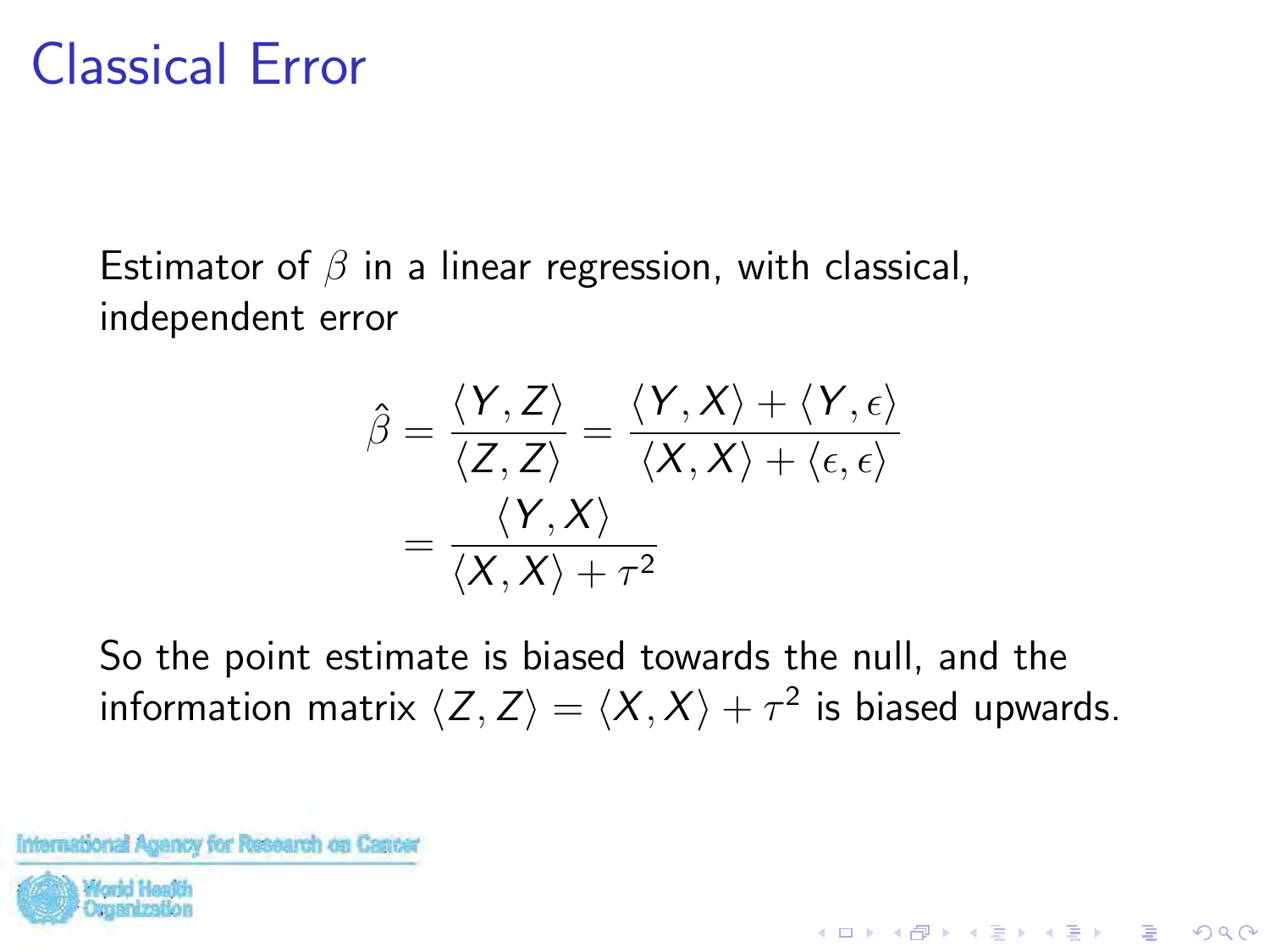#### Berkson Error

Here 
$$
X = Z - \epsilon
$$
 and  $\langle Z, \epsilon \rangle = 0$ , so  $\langle X, \epsilon \rangle = -\tau^2$ .  
Also  $\langle Y, \epsilon \rangle = \langle Y, X \rangle \langle X, \epsilon \rangle / \langle X, X \rangle$ , so we have

$$
\hat{\beta} = \frac{\langle Y, Z \rangle}{\langle Z, Z \rangle} = \frac{\langle Y, X \rangle (1 - \tau^2 / \langle X, X \rangle)}{\langle X, X \rangle - \tau^2}
$$

$$
= \frac{\langle Y, X \rangle}{\langle X, X \rangle}
$$

The point estimate is unbiased but the information matrix  $\langle Z, Z \rangle = \langle X, X \rangle - \tau^2$  is biased downwards.

**K ロ ▶ K @ ▶ K 할 X X 할 X 및 할 X X Q Q O**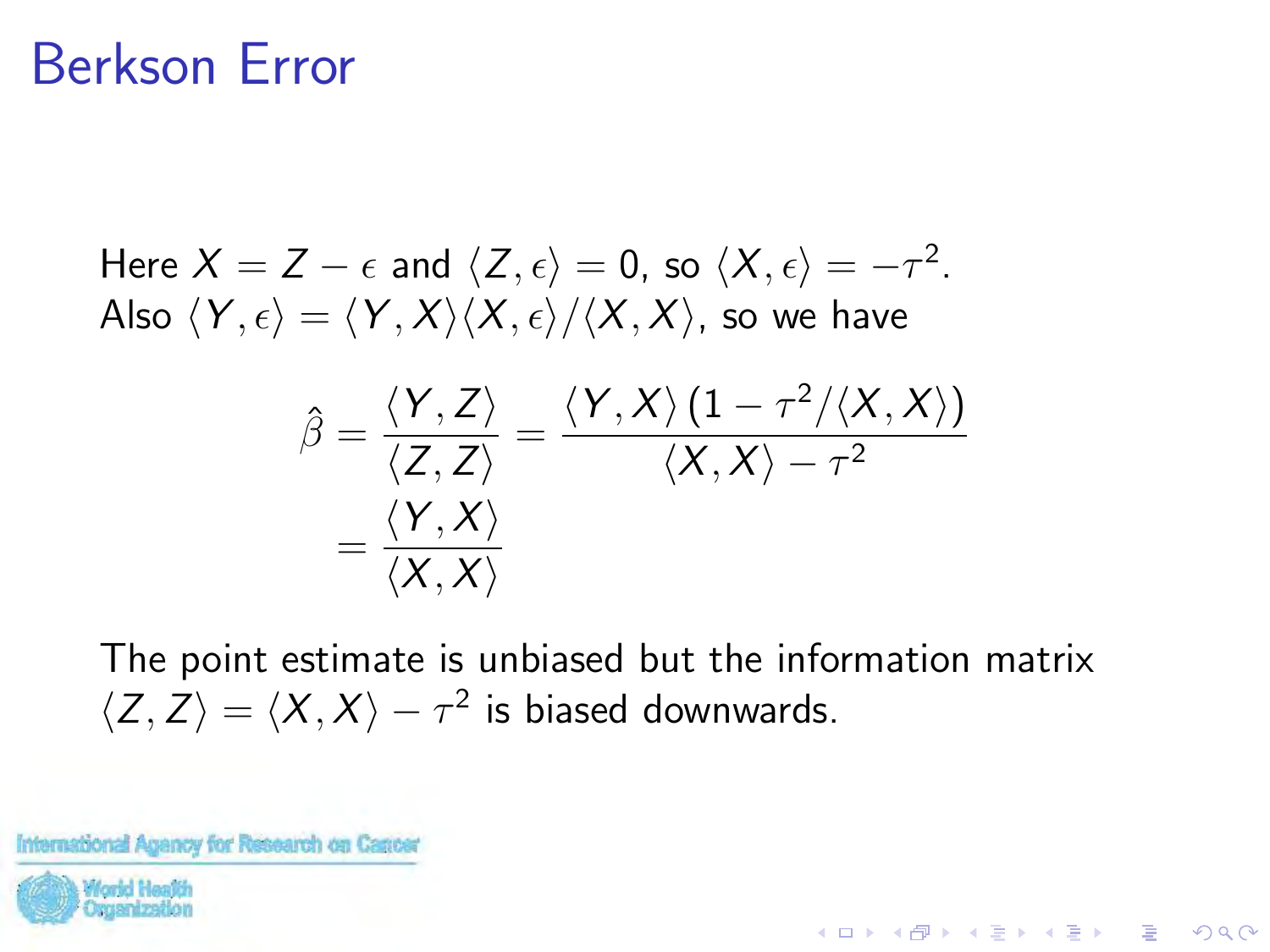# Regression Calibration

- $\triangleright$  In the case of classical error, the bias can be corrected given a method of estimating  $\tau^2$
- $\triangleright$  This is usually done via a "gold-standard" sub-sample
	- $\triangleright$  24HDR in EPIC
	- $\triangleright$  Film badges for external radiation in an industrial setting

**KORK ERKER ADE YOUR** 

- If we believe we have a precise model of the uncertainty, that can be used
- $\triangleright$  Confidence intervals corrected using sandwich estimator

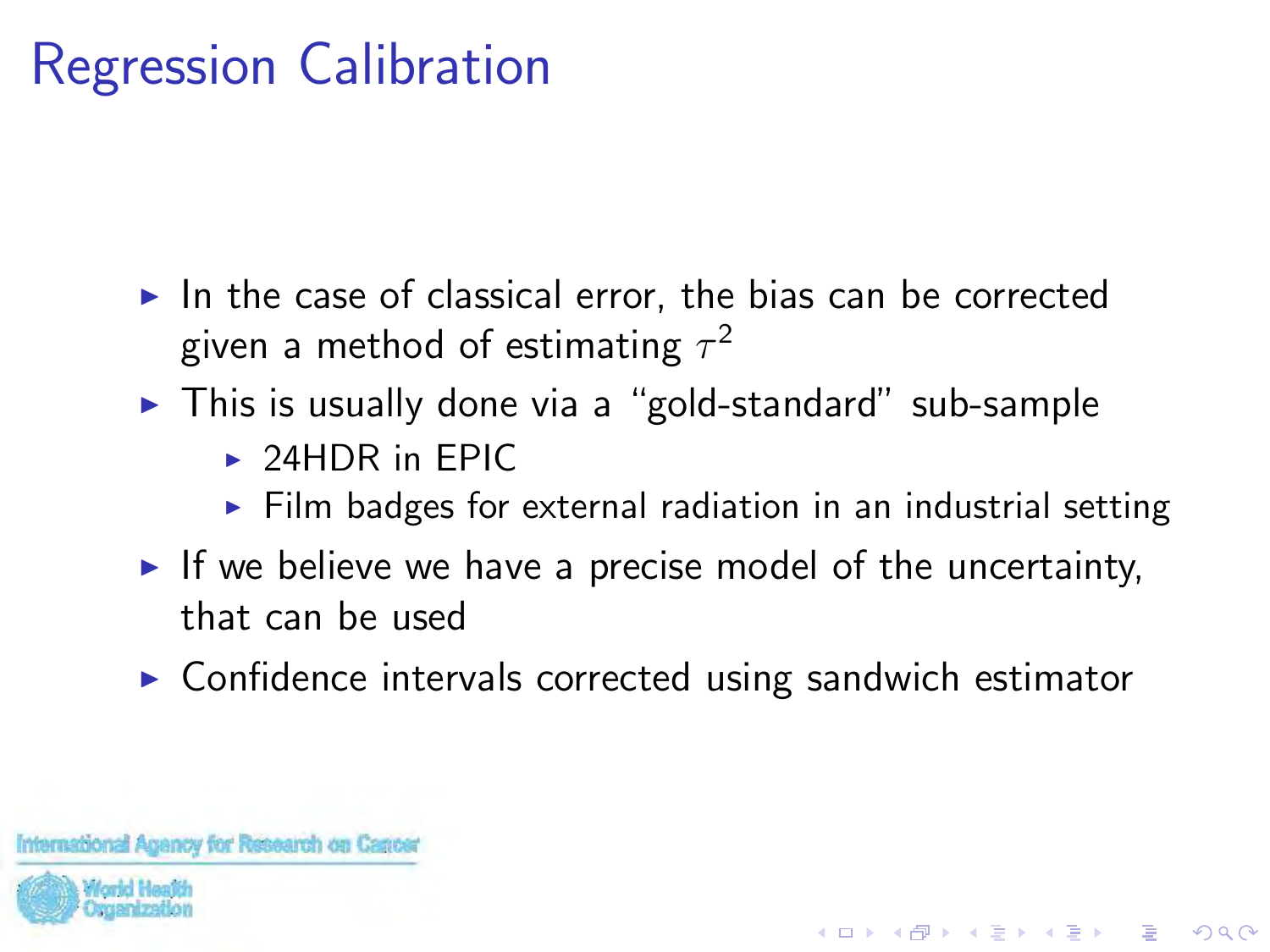#### General case

- $\triangleright$  Presence of both Berkson and classical error
- $\triangleright$  Error is not independent due to shared missing data
- $\triangleright$  Require detailed model of exposure process and error sources
	- $\triangleright$  May be simple: one of two machines used at random
	- $\triangleright$  Or more complex requiring assumption of continuous prior distribution

**KORK ERKER ADE YOUR** 

 $\triangleright$  We can write out full likelihood

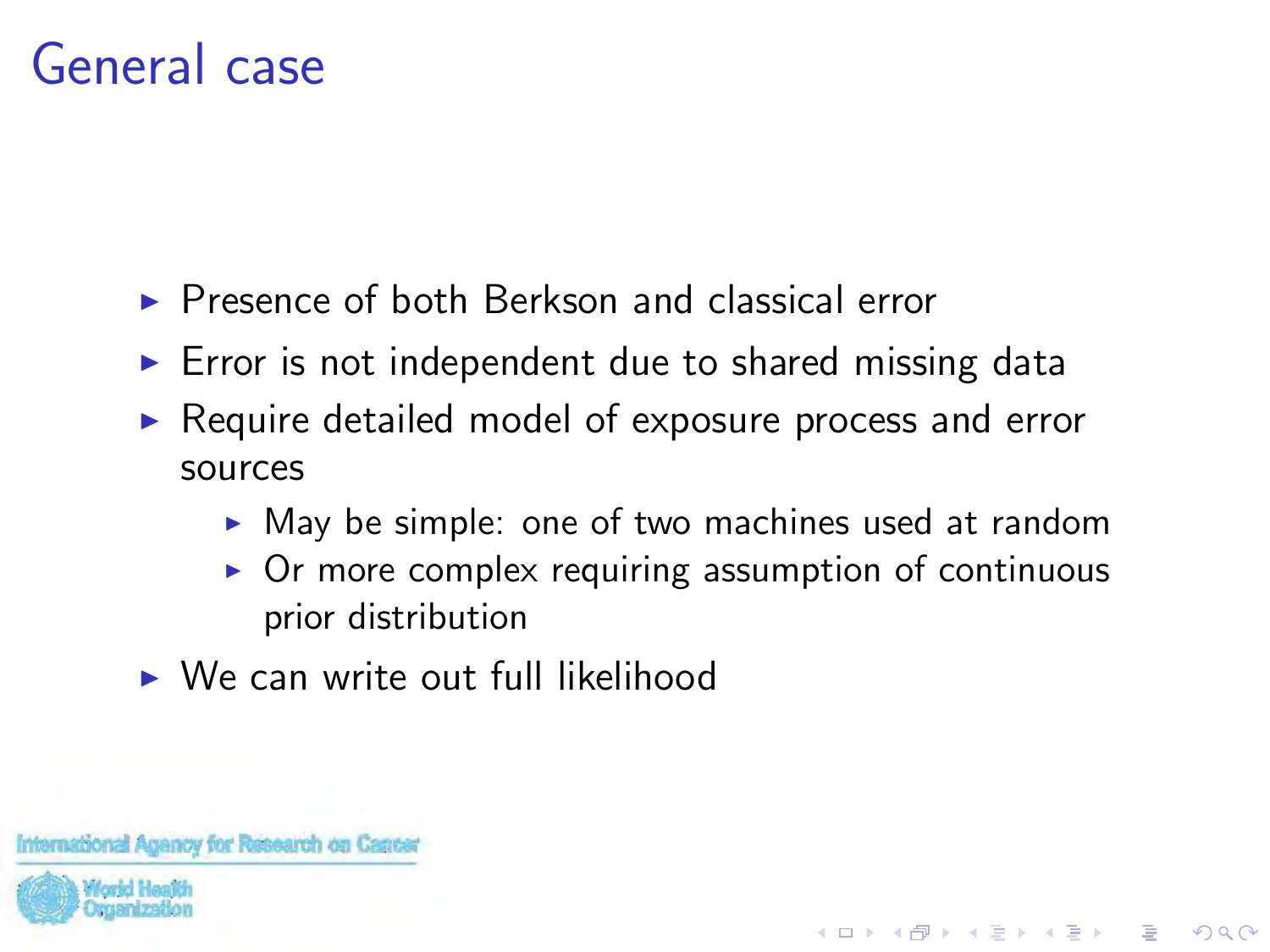# Marginal Likelihood

- $\triangleright$  Suppose by the magic of modelling, we know the distribution of the X conditional on  $Z = z$  defined by the measure  $dP(X|z) = f(X|z)dX$  with corresponding density
- $\triangleright$  Suppose we know the correct likelihood conditional on X:

$$
\mathcal{L}(Y, x; \beta) = \sum_i L(Y_i, x_i; \beta)
$$

**KORK ERKER ADE YOUR** 

 $\triangleright$  Suppose that we have the usual GLM form  $\left(Y_{i},x_{i}; \beta\right)=g(Y_{i},\beta x_{i})$  for some smooth  $g$ .

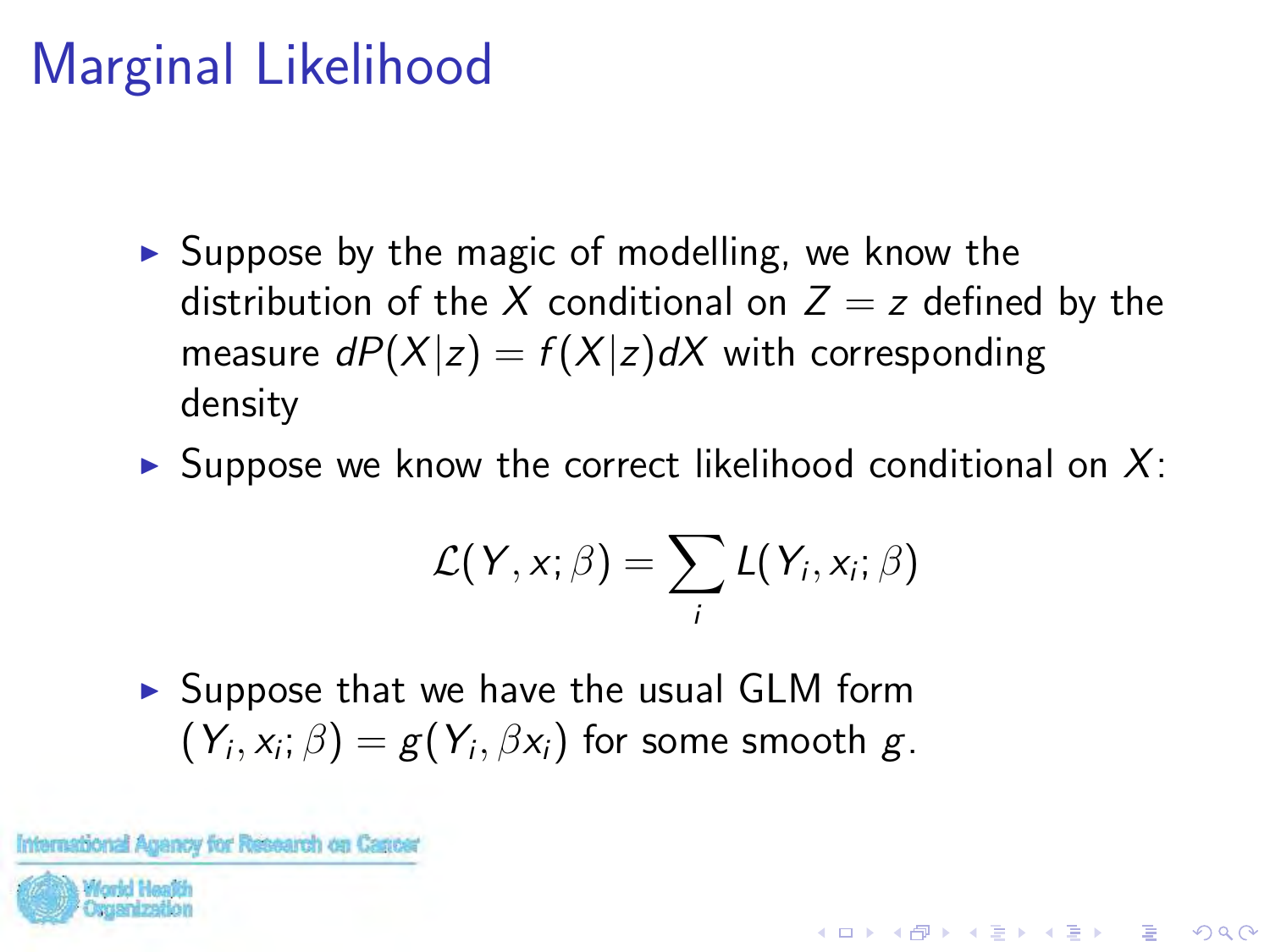# Marginal Likelihood

 $\blacktriangleright$  Marginal Likelihood is then

$$
\mathcal{L}_M(Y,z;\beta) = \log \int \exp \left( \sum_i L(Y_i,x_i;\beta) \right) dP(x|z).
$$

- $\blacktriangleright$  Includes special cases:
	- If Z is a proxy measure of X such that  $E(X|z) = z$  this is Berksonian error;

**KORK ERKER ADE YOUR** 

 $\blacktriangleright$  If  $dP(X|z) = \prod_i dP_i(X_i|z)$ , error uncorrelated error, could consider regression calibration.

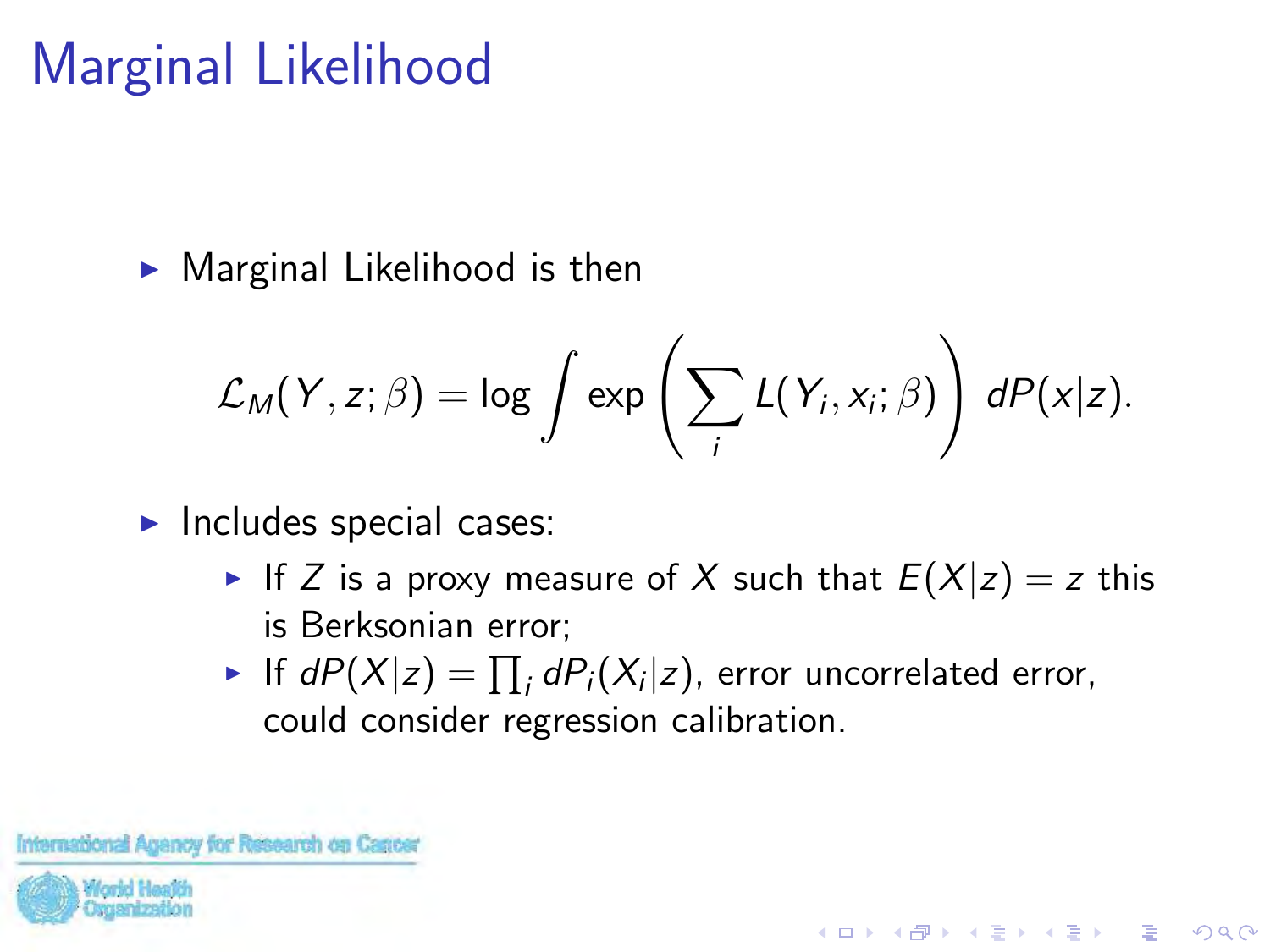# Marginal Likelihood

- $\triangleright$  Expected value of score is still zero
- ► Covariance matrix is still estimated by  $-H^{-1}$

**KORK ERKER ADE YOUR** 

**In Normality of estimators does not hold.** 

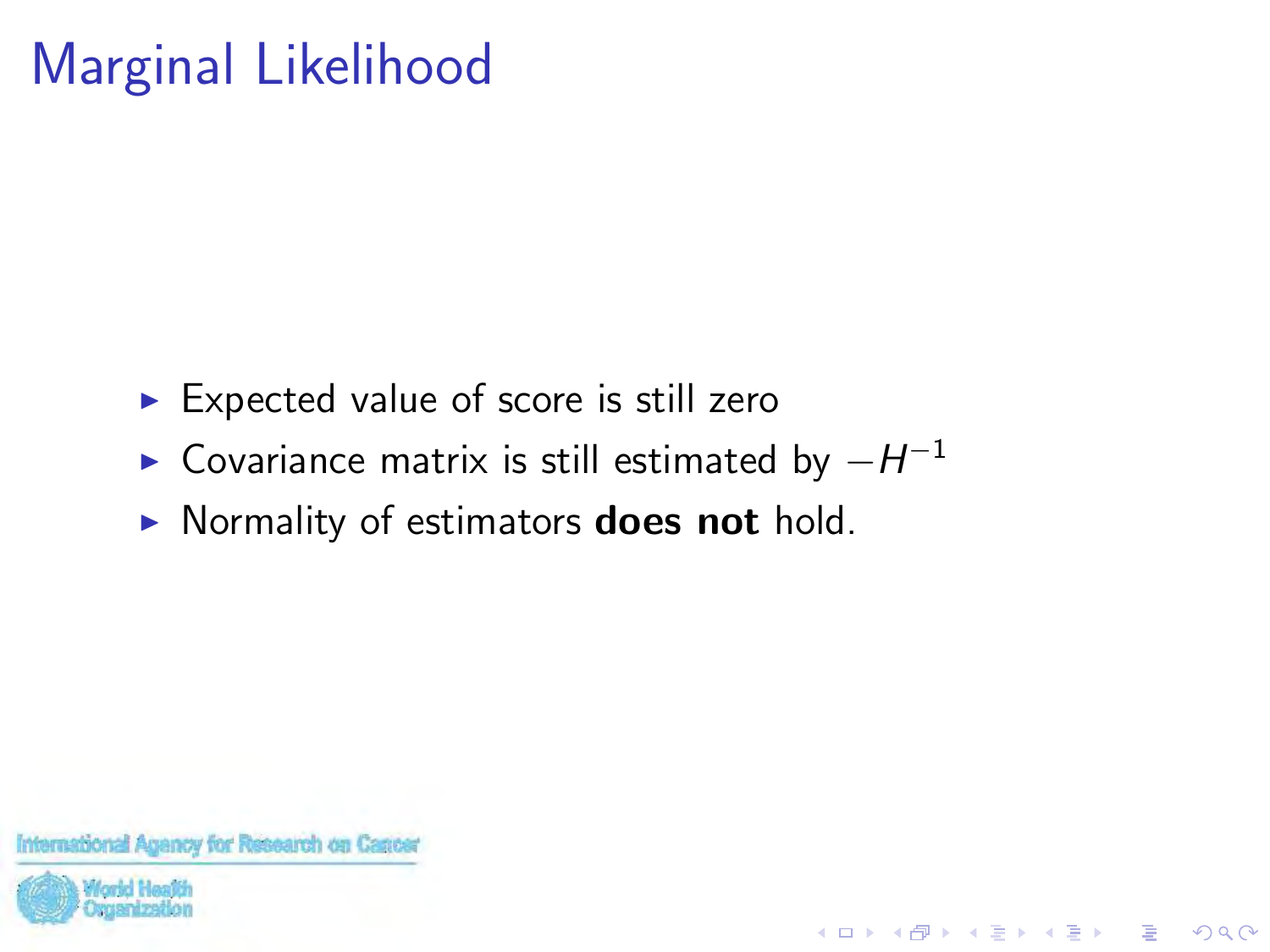- $\triangleright$  Define  $\tilde{x}_z = E(X|z)$ , or usually  $\tilde{x}$ .
- $\blacktriangleright$  Form an imputed likelihood

$$
\mathcal{L}_I(y,z;\beta)=\sum_i L(y_i,\tilde{x}_i;\beta)
$$

**KORKARYKERKE POLO** 

- ► Let this be maximized at  $\hat{\beta}_{\sim}$ , so that  $0 = \sum_i L_{,\beta}(y_i, \tilde{x}_i, \hat{\beta}_{\sim}).$
- ► Expand around  $\mathcal{L}_M(Y, z; \beta)$  around  $(\tilde{x}, \hat{\beta}_\sim)$ .

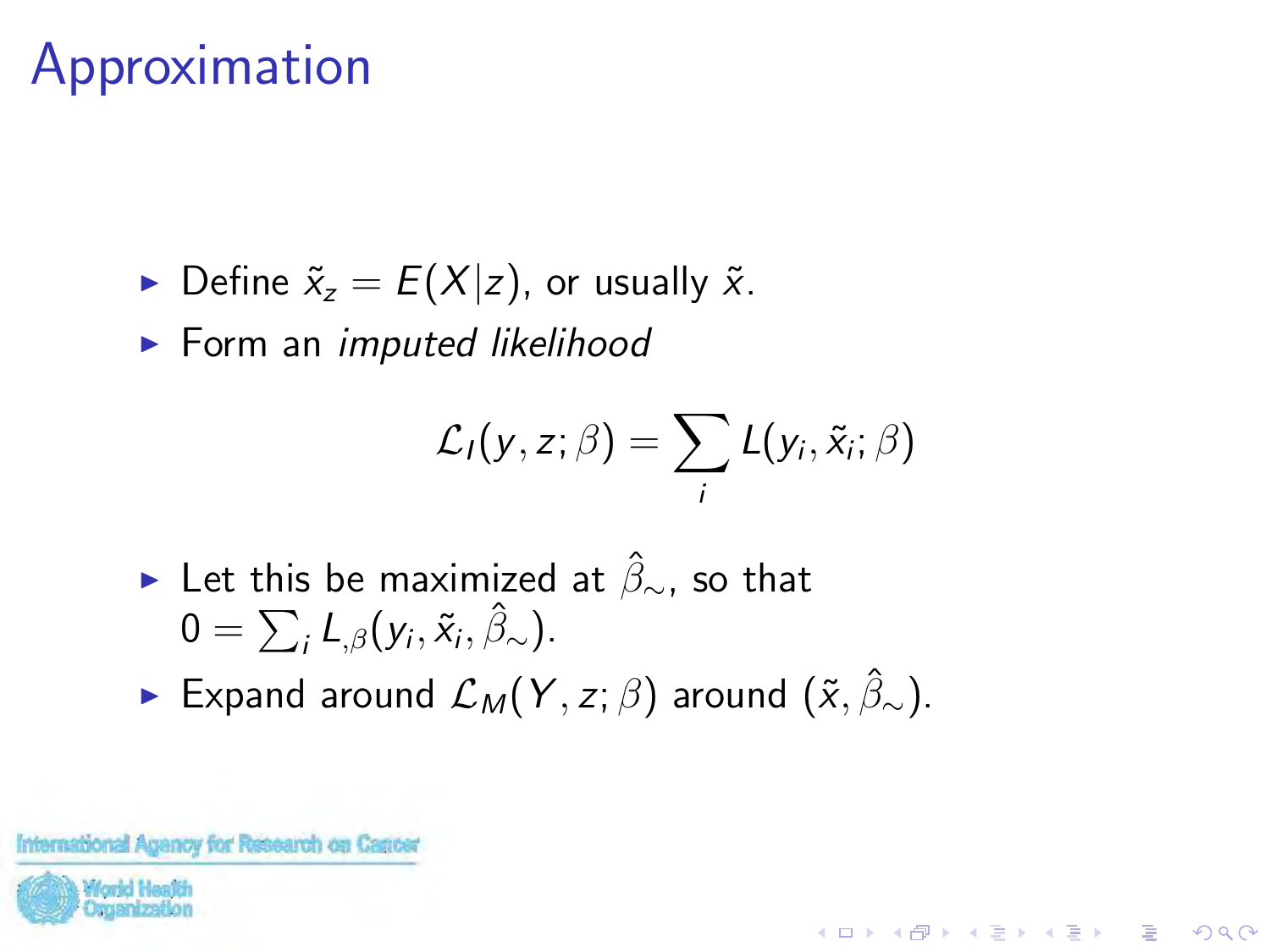$$
L(y_i, x_i, \beta) \sim L(y_i, \tilde{x}_i, \hat{\beta}_{\sim}) + (x_i - \tilde{x}_i)L_{i,x}(y_i, \tilde{x}_i, \hat{\beta}_{\sim}) + (\beta - \hat{\beta}_{\sim})L_{,\beta}(y_i, \tilde{x}_i, \hat{\beta}_{\sim}) + \frac{1}{2}(x_i - \tilde{x}_i)^2L_{,xx}(y_i, \tilde{x}_i, \hat{\beta}_{\sim}) + \frac{1}{2}(\beta - \hat{\beta}_{\sim})^2L_{,\beta\beta}(y_i, \tilde{x}_i, \hat{\beta}_{\sim}) + (x_i - \tilde{x}_i)(\beta - \hat{\beta}_{\sim})L_{,x\beta}(y_i, \tilde{x}_i, \hat{\beta}_{\sim}) + R_2(y_i, x_i, \beta)
$$

K ロ ▶ K @ ▶ K 할 ▶ K 할 ▶ | 할 | © 9 Q @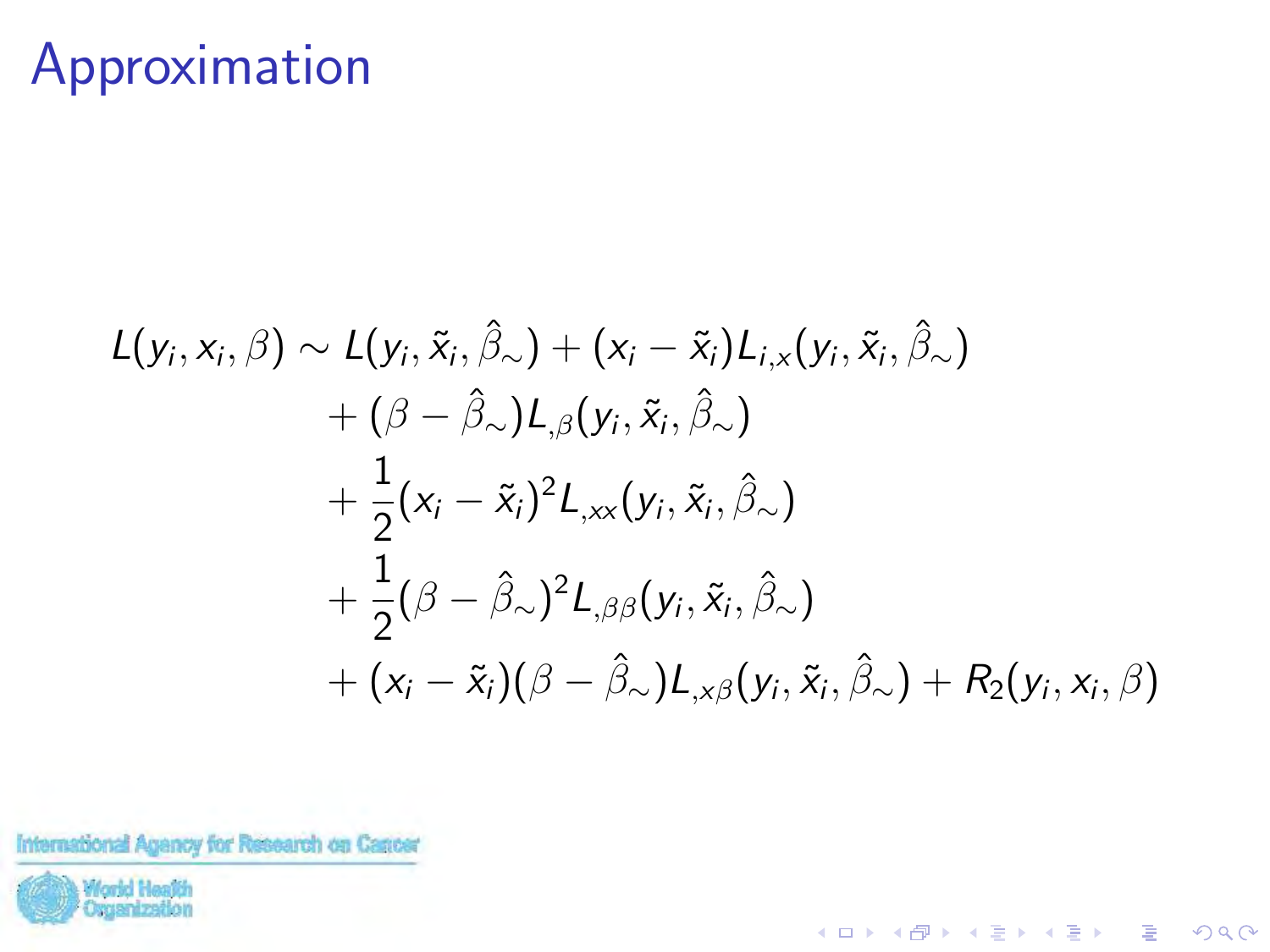After summing over observations and integrating, the first  $\beta$ derivative vanishes

$$
\mathcal{L} = \log \int \exp \left( \sum_{i} (A_i + (x_i - \tilde{x}_i) B_i + (x_i - \tilde{x}_i)^2 C_i \right) dP(x|z)
$$
  
= 
$$
\sum_{i} A_i + \frac{1}{2} B^T \operatorname{Var}_P(X) B + \operatorname{diag}(\operatorname{Var}_P(X)) \cdot C
$$
  
+ 
$$
\log \int O((x - \tilde{x})^3) dP(x|z).
$$

K ロ ▶ K @ ▶ K 할 > K 할 > 1 할 > 1 이익어

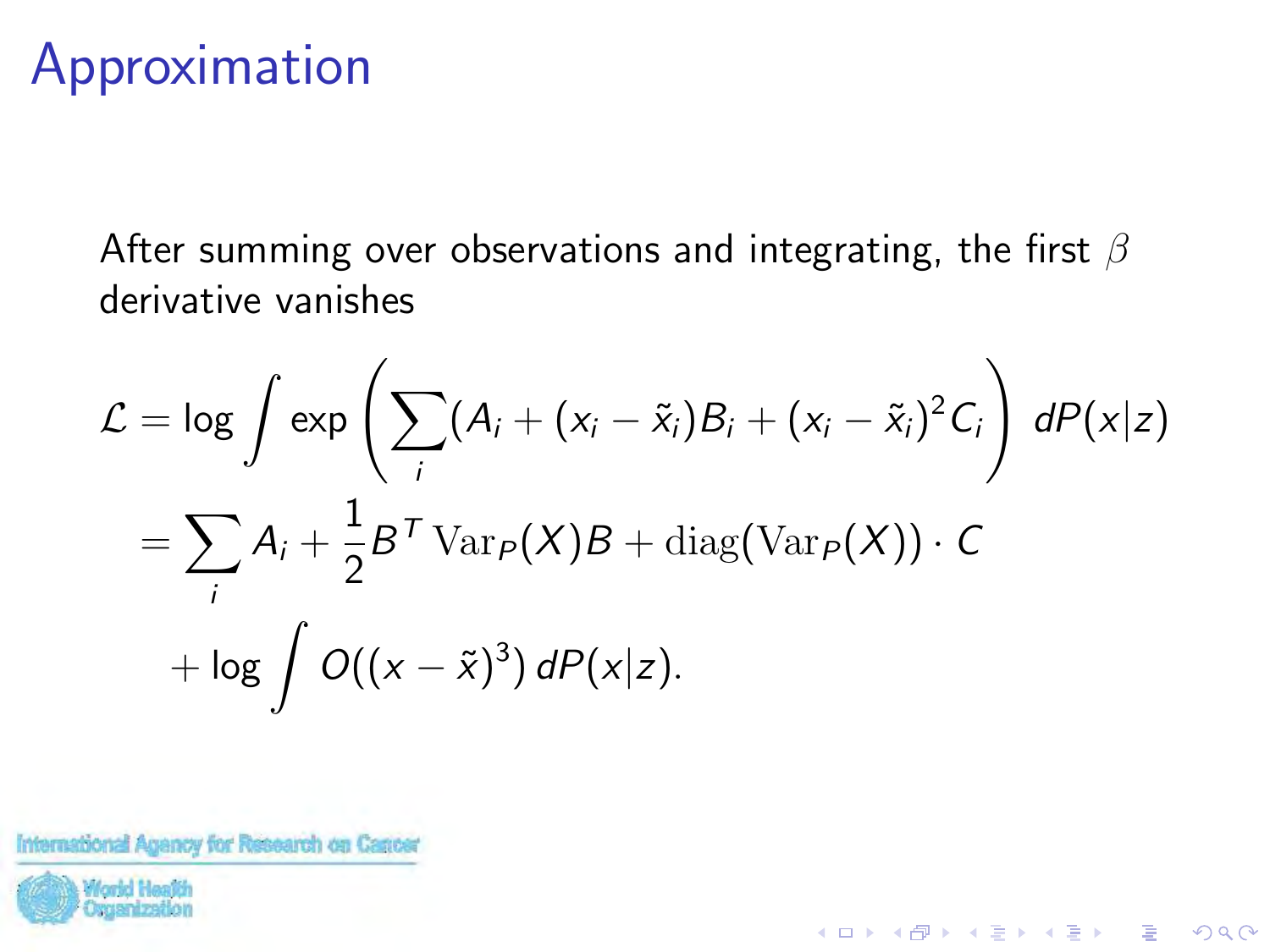#### where

$$
\sum_{i} A_{i} = \mathcal{L}(Y, \tilde{x}, \hat{\beta}_{\sim}) + \frac{1}{2} (\beta - \hat{\beta}_{\sim})^{2} \mathcal{L}_{,\beta\beta}(Y, \tilde{x}, \hat{\beta}_{\sim});
$$
  

$$
\sum_{i} B_{i} = \mathcal{L}_{,x}(Y, \tilde{x}, \hat{\beta}_{\sim}) + (\beta - \hat{\beta}_{\sim}) \mathcal{L}_{,x\beta}(Y, \tilde{x}, \hat{\beta}_{\sim});
$$
  

$$
\sum_{i} C_{i} = \mathcal{L}_{,xx}(Y, \tilde{x}, \hat{\beta}_{\sim}).
$$

K ロ ▶ K @ ▶ K 할 ▶ K 할 ▶ | 할 | © 9 Q @

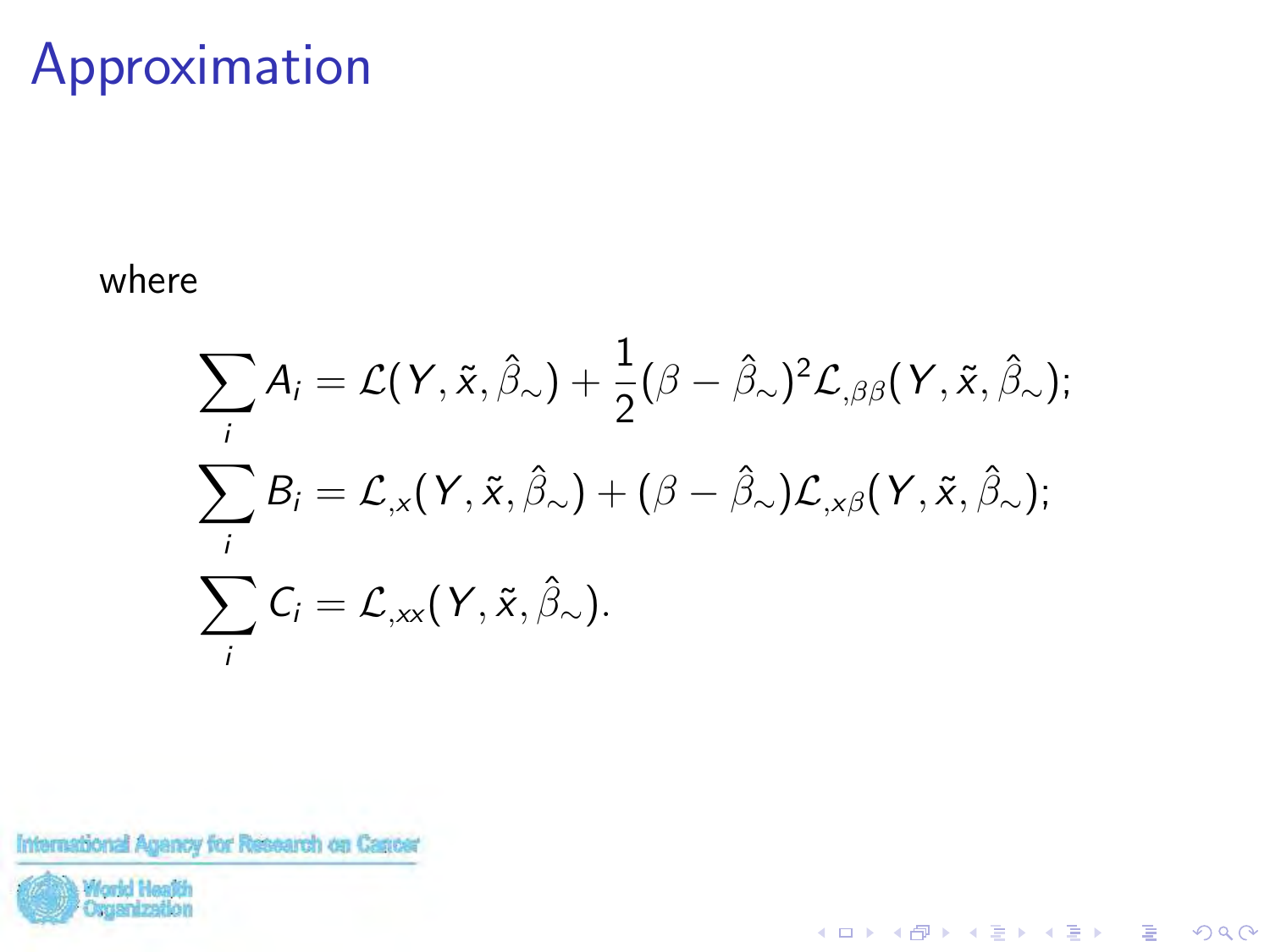- $\triangleright$  A is the second order expansion of the imputed likelihood, the limiting where  $P(X|z)$  is concentrated on a single exposure vector.
- ► If both  $\mathcal{L}_x(Y, \tilde{x}, \hat{\beta}_\sim)$  and  $\mathcal{L}_{x\beta}(Y, \tilde{x}, \hat{\beta}_\sim)$  are non-zero, then  $\frac{\partial}{\partial\beta}\mathcal{L}_{\mathcal{M}}(\mathsf{Y},z)\vert_{\beta=\hat{\beta}_{\infty}}\neq0$ .
- $\triangleright$  Consequently, MCML does not give the same point estimate as regression calibration even if the errors are uncorrelated: the estimate "pulls"  $x$  toward a better fitting value.

**KORKAR KERKER EL VOLO** 

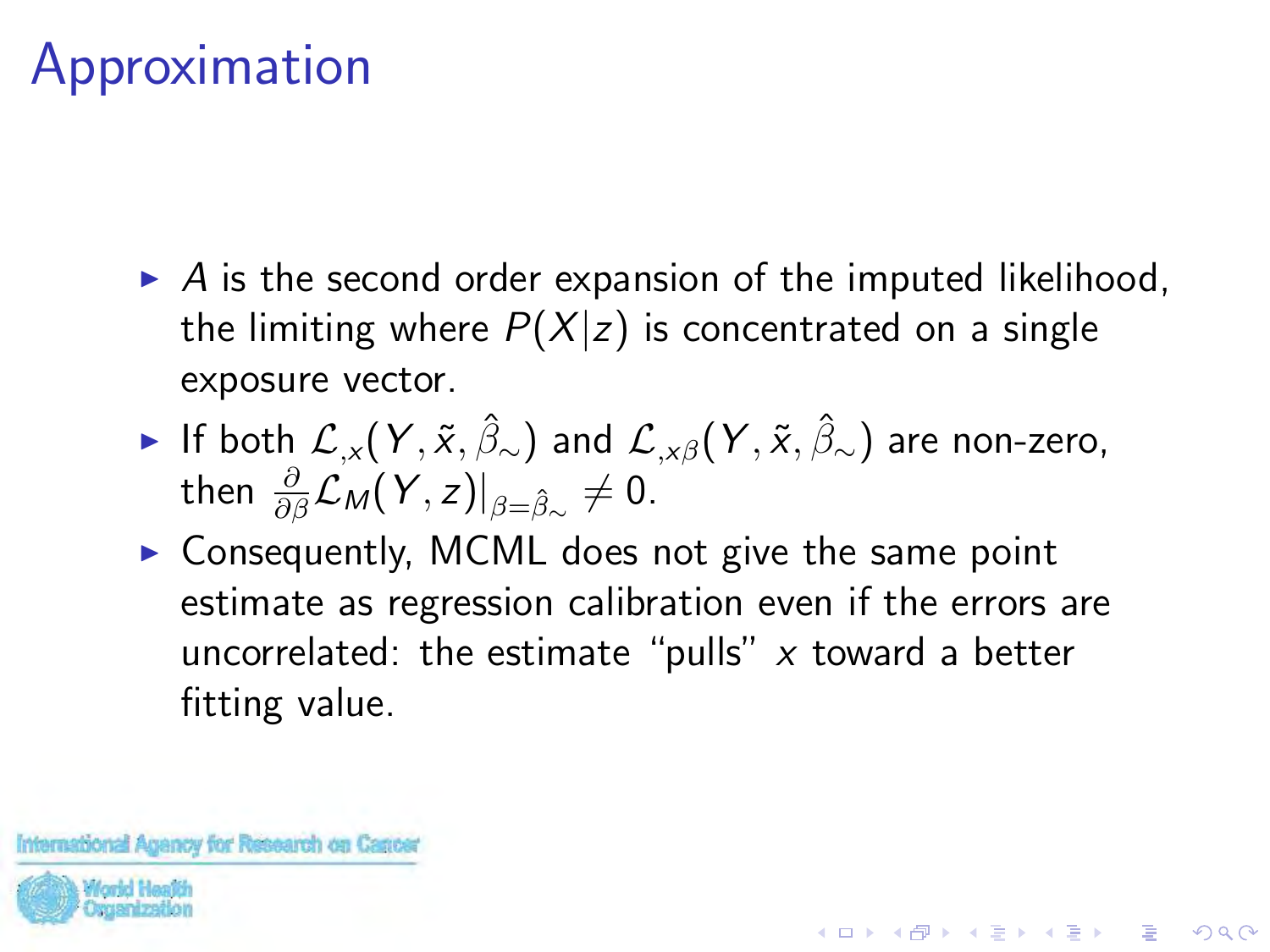#### Monte-Carlo Marginal Likelihood

Implausible that we can evaluate the marginal likelihood analytically. Instead, make uniform draws from  $P(X)$  and use a Monte-Carlo approximation:

$$
\mathcal{L}_{MC}(Y, z; \beta) = \frac{1}{s} \sum_{k}^{s} \mathcal{L}(Y, x^{k}; \beta)
$$

$$
= \frac{1}{s} \sum_{k}^{s} e^{\sum_{i} L(Y_{i}, x_{i}^{k}; \beta)}.
$$

**KORK ERKER ADE YOUR** 

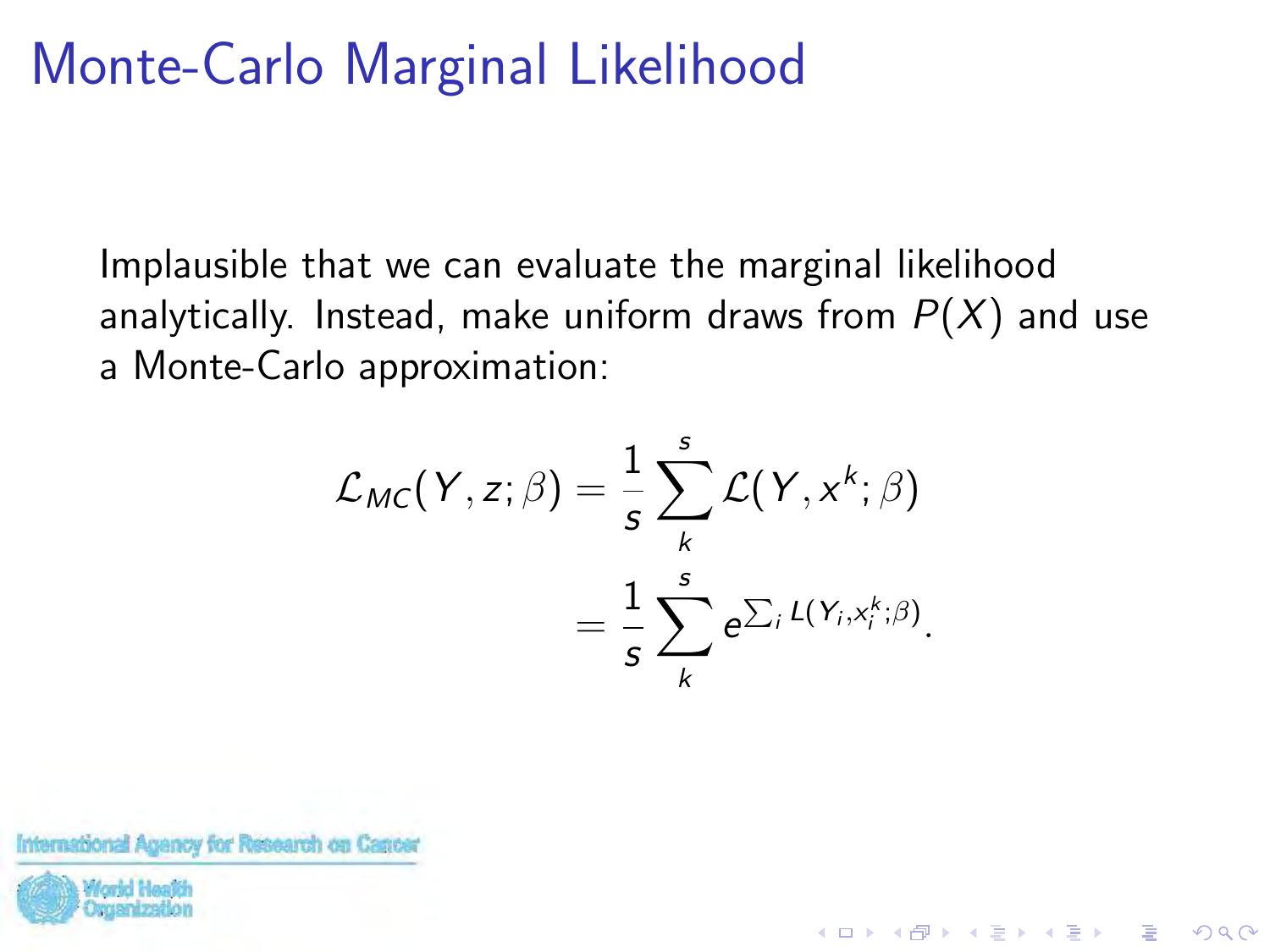## Monte Carlo Likelihood: history

- ▶ Proposed by Duncan Thomas, Stram, Dwyer (Annu Rev Pub Health 1993). More details by Stram, Kopecky (Radiation Research 2003).
- Applied to Chernobyl thyroid data by Cardis et. al. (JNCI 2005), fitting a 1-parameter logistic model.
- ▶ Cardis et. al. (Radiat Res. 2007; 168: 757-763) estimated the CI's by the Likelihood Ratio Test and shot-gun searching.
- Fearn, Hill and Darby (op. cit.) investigating household radon exposure split the data into independent risk-sets.

**K ロ ▶ K @ ▶ K 할 X X 할 X 및 할 X X Q Q O** 

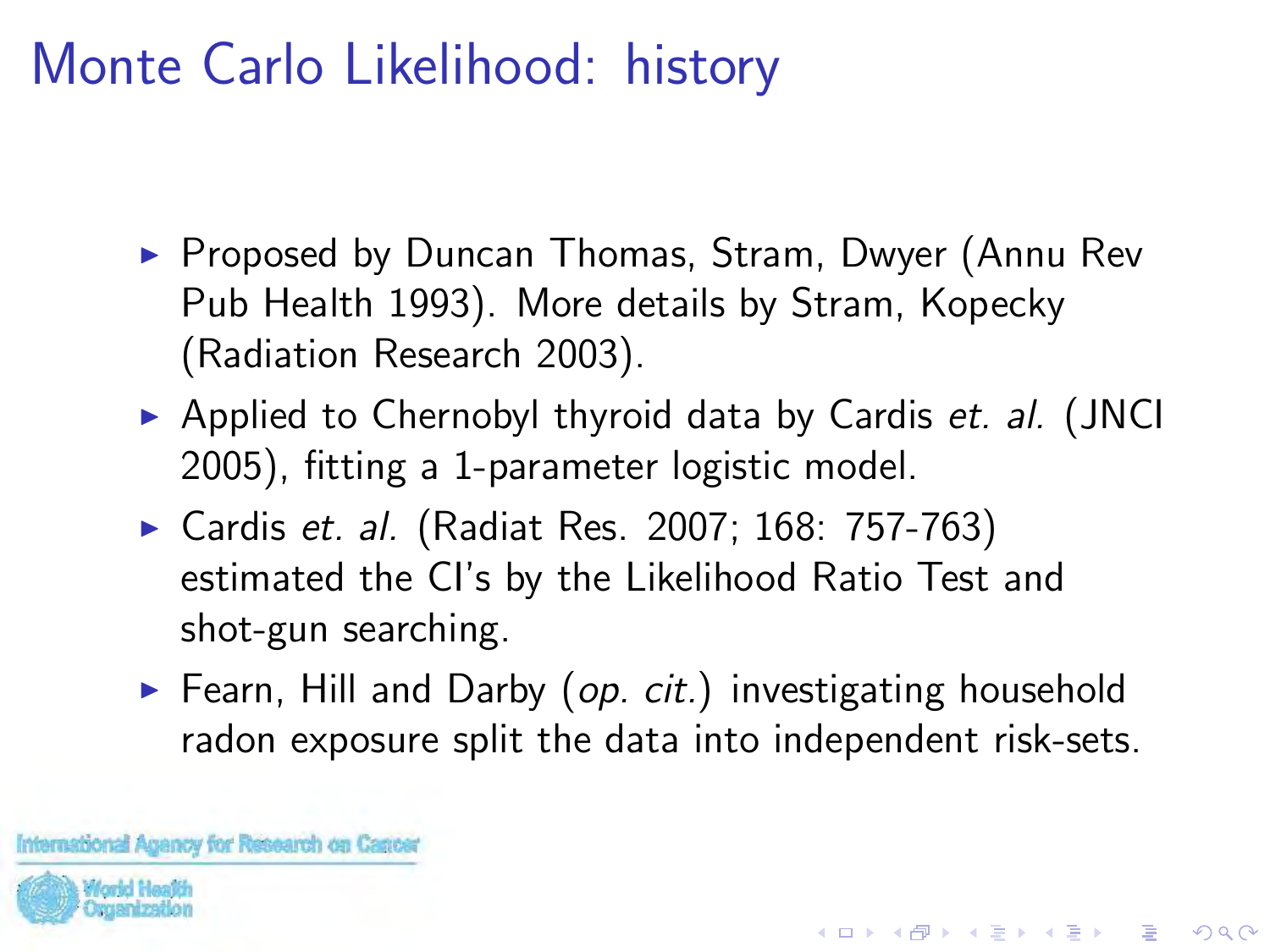# Shotgun?

- $\triangleright$  Cardis *et. al.* evaluated the likelihood on a grid of values of  $\beta$ , then did a second stage with finer spacing.
- $\triangleright$  Coded in Stata, extremely slow. Recoded in Fortran, still slow.
- $\triangleright$  The likelihood was skewed around the maximum. Almost symmetric using log-dose.

**KORK ERKER ADE YOUR** 

 $\blacktriangleright$  Fearn *et. al.* were obliged to also use a grid, since maximum of sum is not the sum of the maxima...

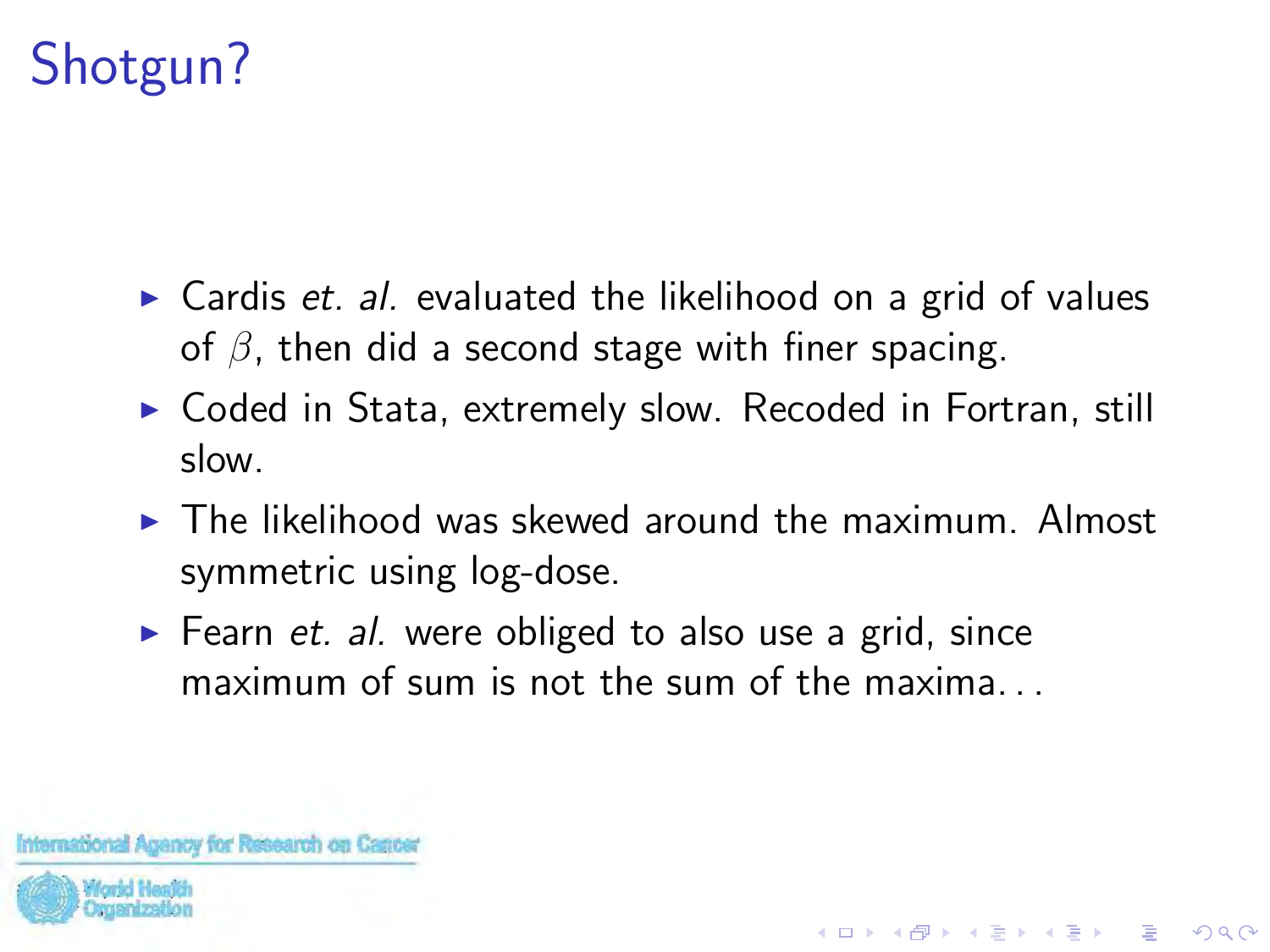#### Monte Carlo Likelihood: issues

- $E(D \ln \mathcal{L}_{MC}) = 0$ , if it exists. Newton-Raphson code starting from the central estimate converges reliably on simulated data after removing extreme dose estimates  $($  > 10Gy to 98Gy);
- $\triangleright$  Log-Likelihood is not the sum of IID contributions, so CLT does not apply, so quadratic approximation is not guaranteed;
- $\triangleright$  LRT is "generally considered" more reliable than Wald test in such circumstances;
- $\triangleright$  But what is the null distribution? Not addressed in any of the above papers.

**KORKAR KERKER EL VOLO** 

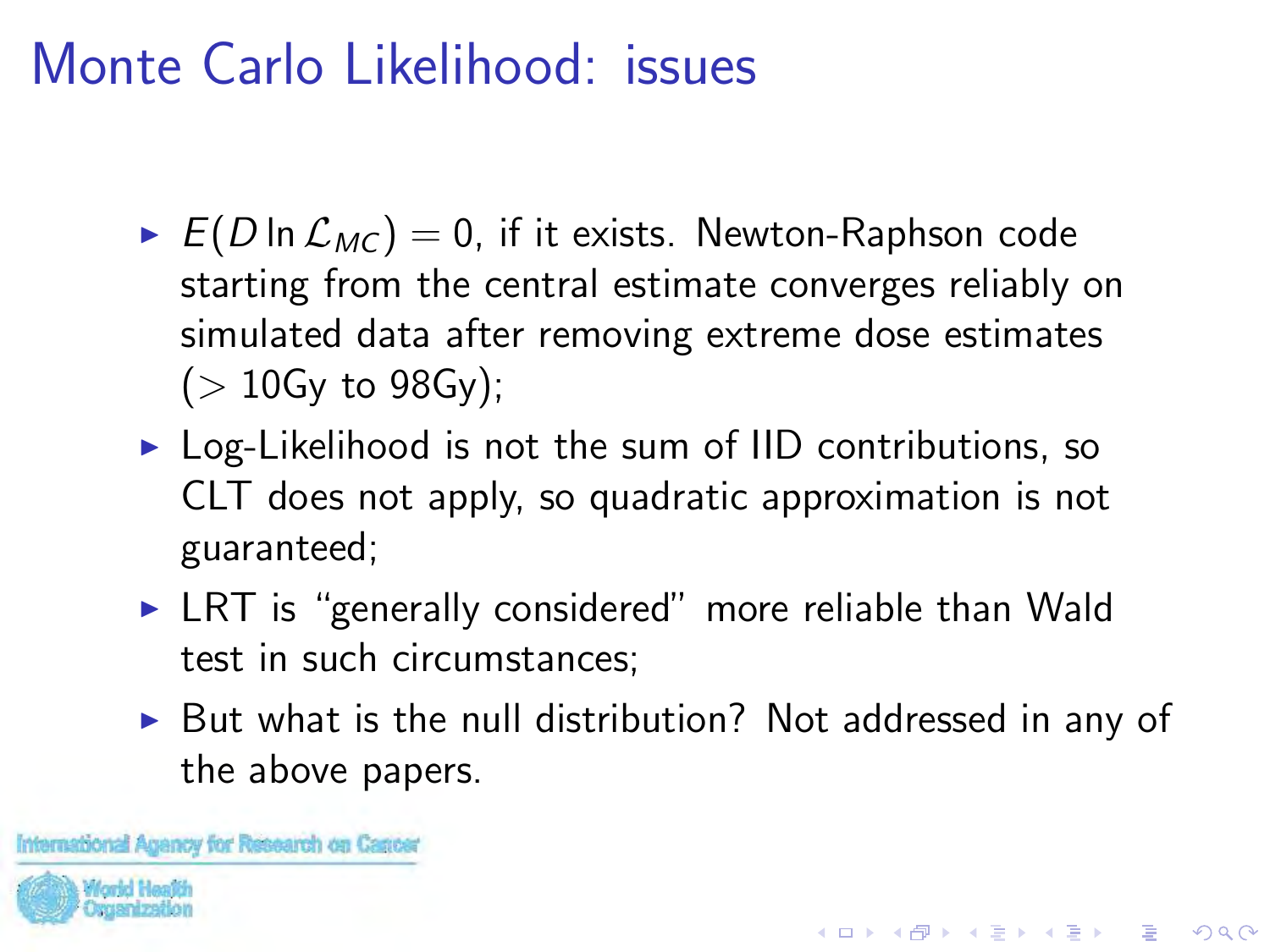### What should we expect?

- $\blacktriangleright$  Within each draw: CLT applies, approximately  $\chi^2$
- $\triangleright$  Exponentiate and sum. Does the CLT apply?
- $\blacktriangleright$  Experimentally, if the draws are independent, no convergence.
- $\blacktriangleright$  Density of exponentiated  $\chi_1^2$  distribution is

$$
f(x)=\frac{1}{\sqrt{2\pi}}\frac{1}{x^{3/2}\sqrt{\ln(x)}}.
$$

**KORK ERKER ADE YOUR** 

 $\blacktriangleright$  Need some dependence

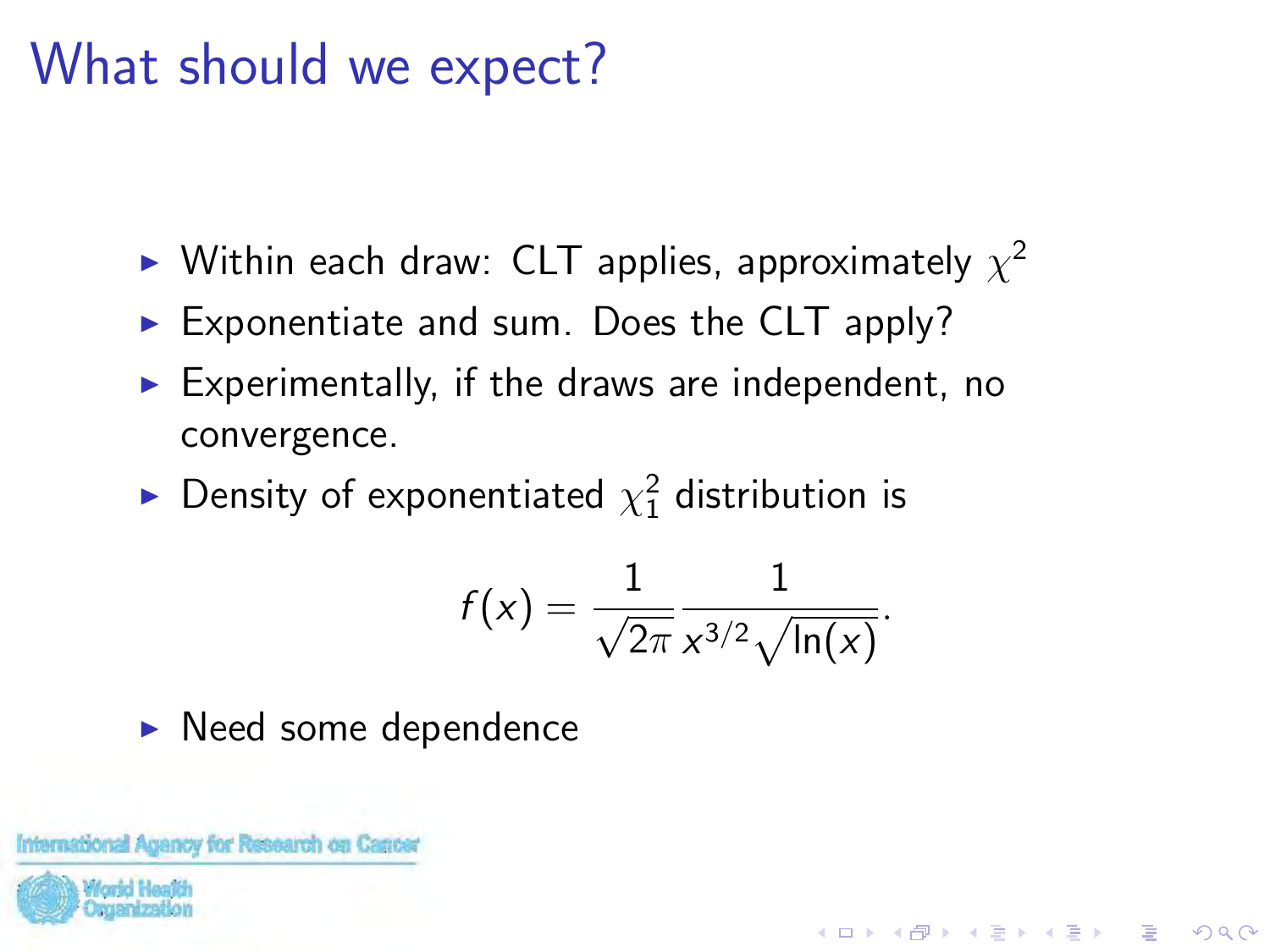## Go Bayesian?

- $\triangleright$  Still need to evaluate the integral over a range of values to convolve with prior on  $\beta$ .
- $\blacktriangleright$  May be faster than grid-search of  $\beta$  values
- $\triangleright$  Unlikely to be significantly faster than properly coded search algorithm
- In any case, issues of convergence and precision of the numerical integral still apply.

**KORK ERKER ADE YOUR**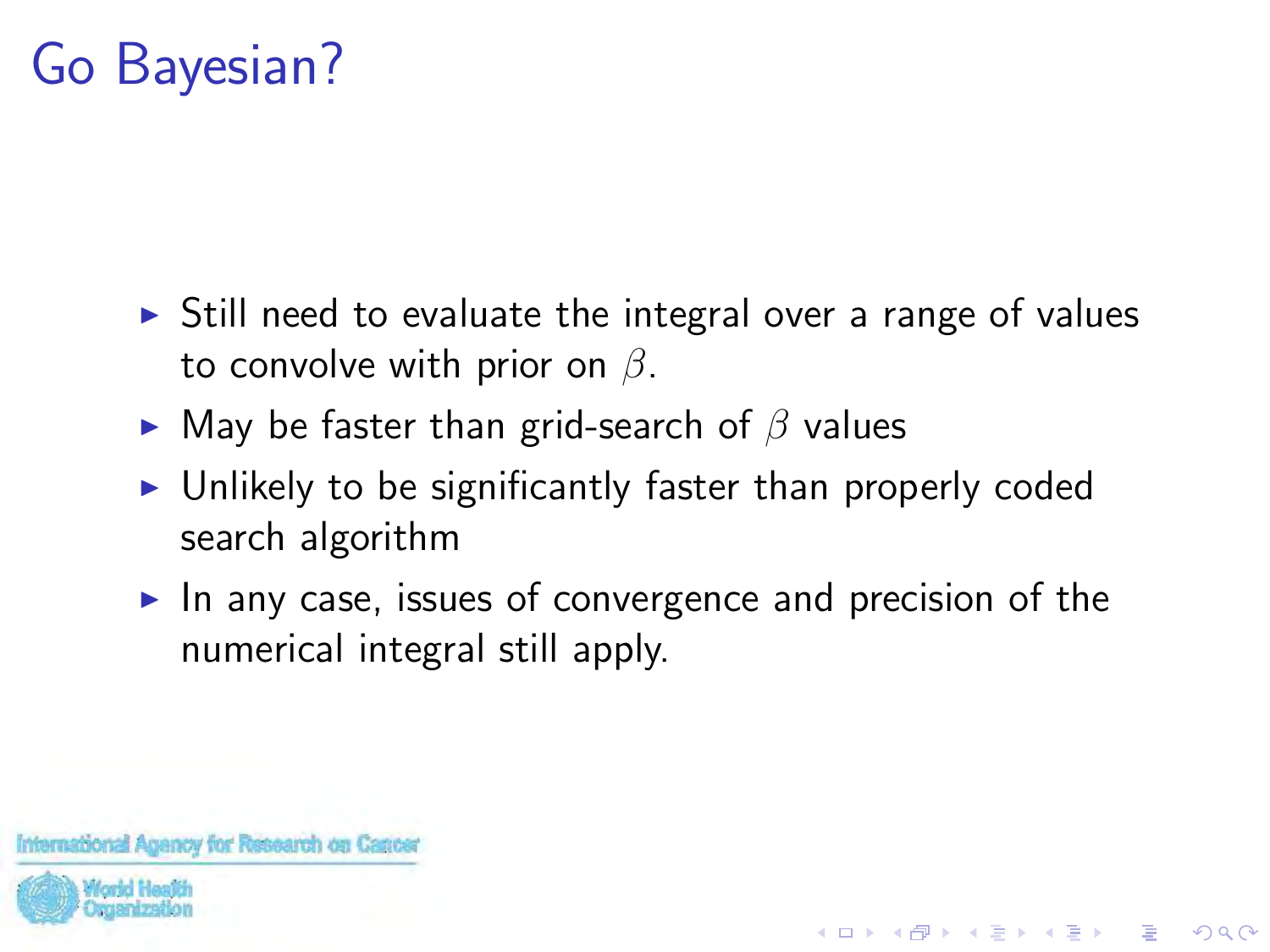#### Sampling Density: test case

Try estimating the area under the standard normal density

$$
I_s=\frac{2a}{s}\sum_{j=1}^s\phi(x_j),\;x_j\sim U(-a,a)
$$

Unbiased, but variance depends on a and s

$$
\operatorname{Var}(I_s) = \frac{2a}{s} \left( \int_{-a}^{a} \phi^2(x) dx - (EI)^2 \right)
$$
  
= 
$$
\frac{a}{s} \left( \frac{2\Phi(a\sqrt{2}) - 1}{\sqrt{\pi}} - (2\Phi(a) - 1)^2 \right).
$$

**KORK ERKER ADE YOUR** 

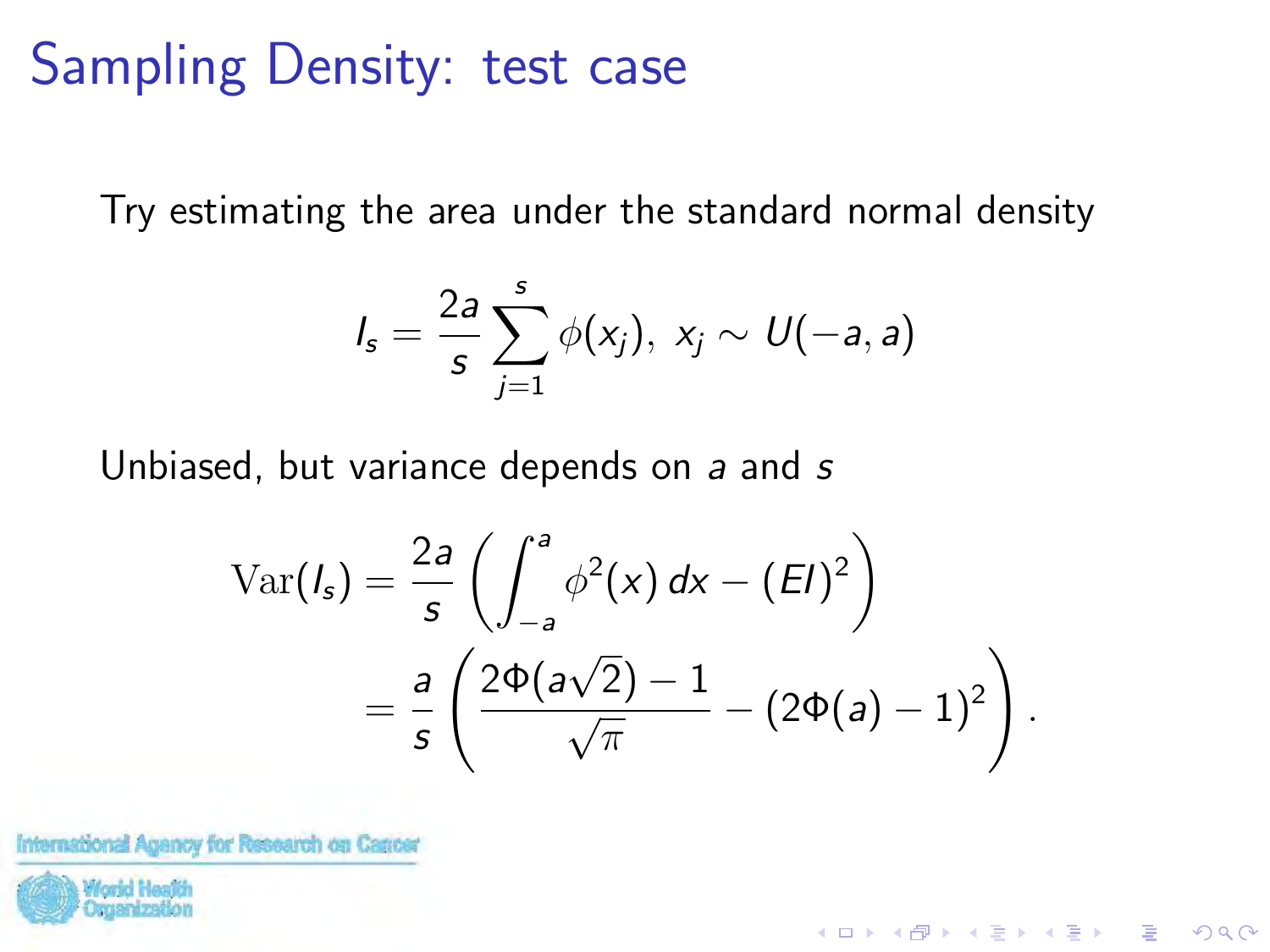#### Coeff of Variation

#### Determined by number of samples under the "fat part" of the density

CoV by domain width



 $\equiv$  990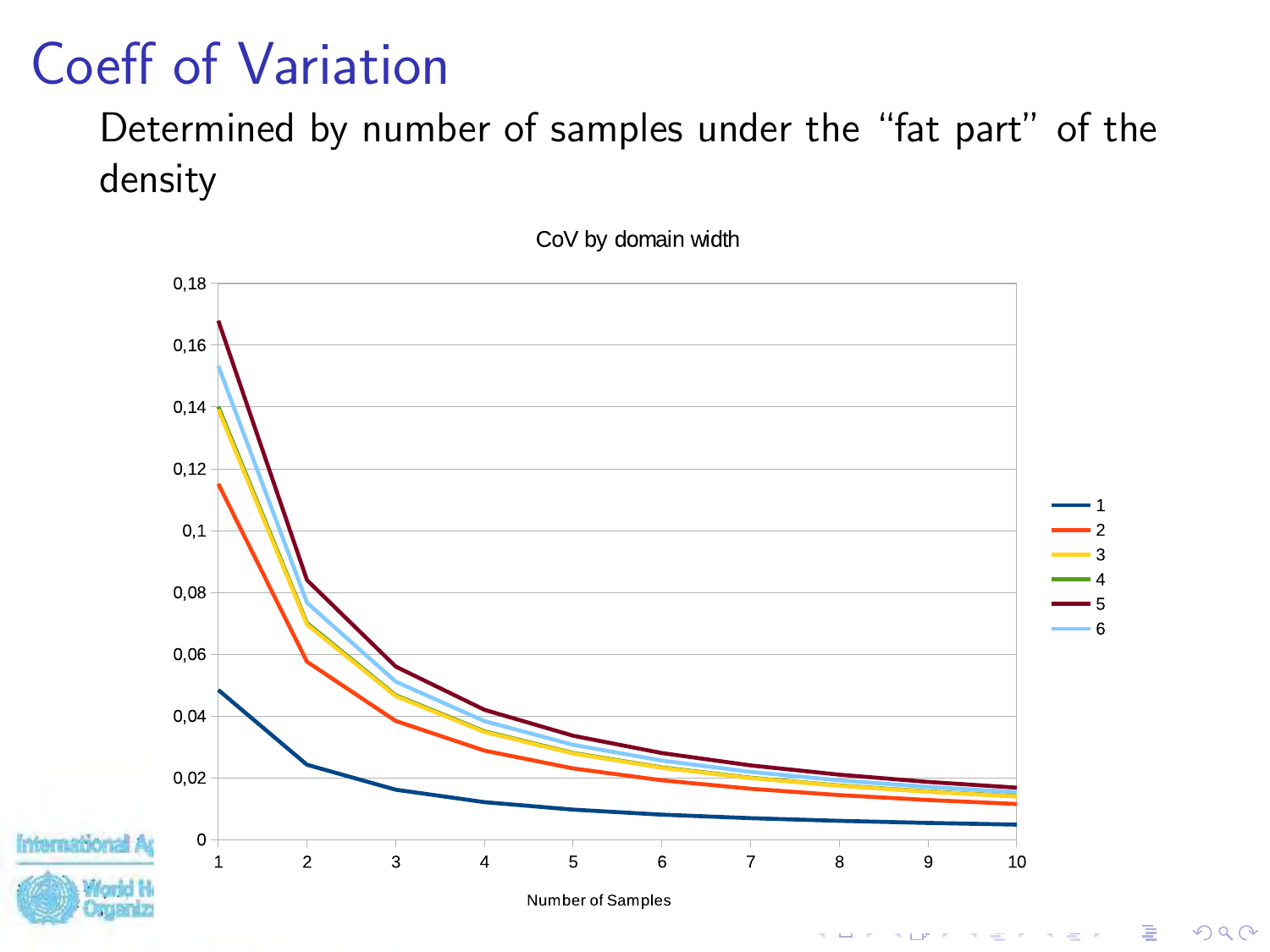# Integral Transform View

- **Can think of the integral over**  $P(x)$  **as an iterated integral** transform (approximately Laplace)
- ► Maps from density function on  $x \in \mathbb{R}^n$  to posterior on  $(\beta_1, \ldots, \beta_n)$
- **Figure 1** Then we restrict to the sub-domain  $\beta_1 = \cdots = \beta_n = \beta$ .

**KORK ERKER ADE YOUR**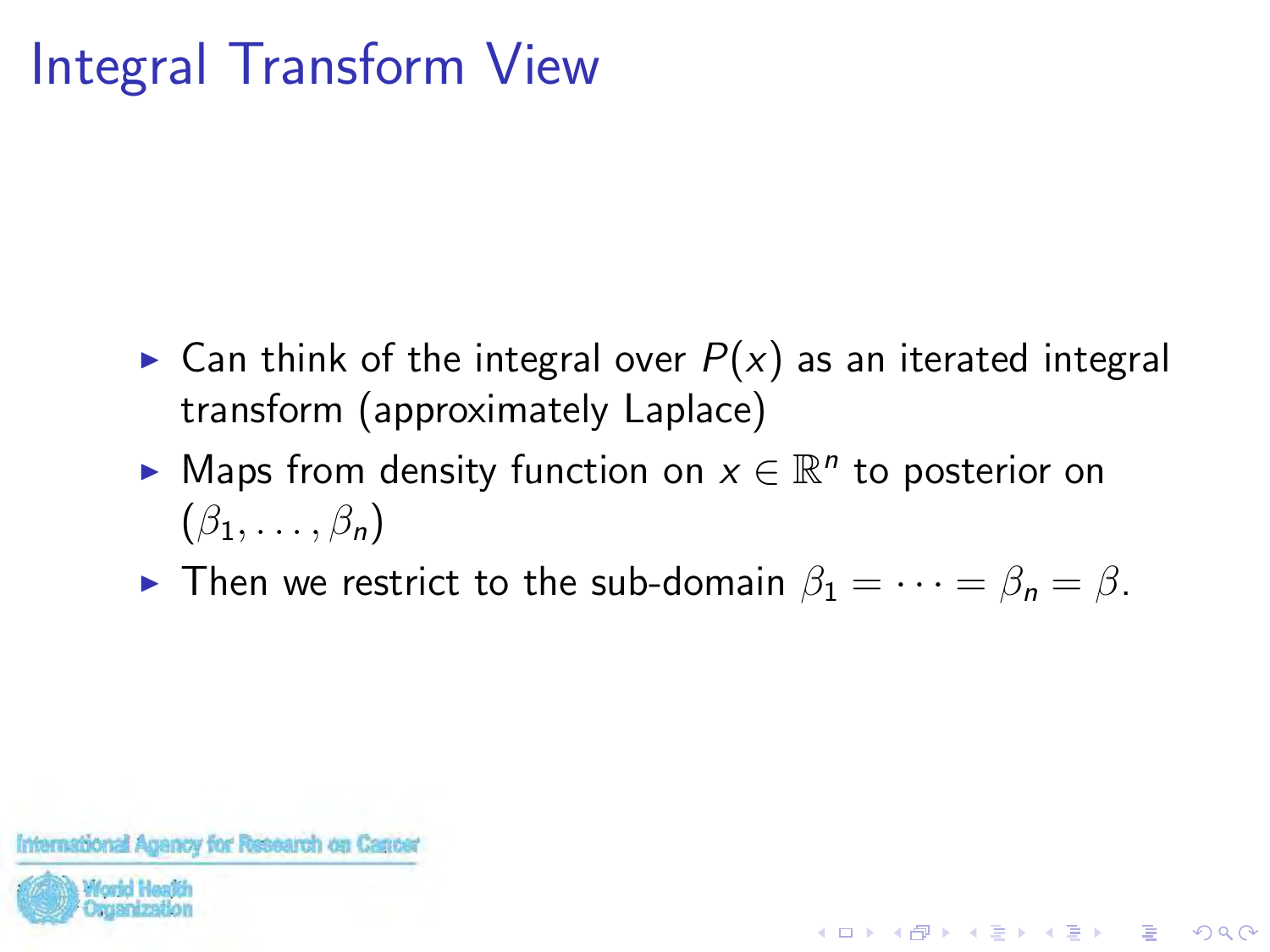# Sequential Transforms

Consider the partial transform

$$
F^{(k)}(\beta_1,\ldots,\beta_k)=\int_{\mathbb{R}^k}e^{\sum_i^kL(Y_i,x_i;\beta_i)}\,dP(x),
$$

so that

$$
F^{(k+1)}(\beta_1,\ldots,\beta_{k+1})=\int_{\mathbb{R}}e^{L(Y_{k+1},X_{k+1};\beta_{k+1})}F^{(k)}\,dP(x_{k+1}|x_1,\ldots,x_k).
$$

K ロ ▶ K @ ▶ K 할 ▶ K 할 ▶ 이 할 → 9 Q @

The concern is that we will "lose" some proportion of samples at each iterate.

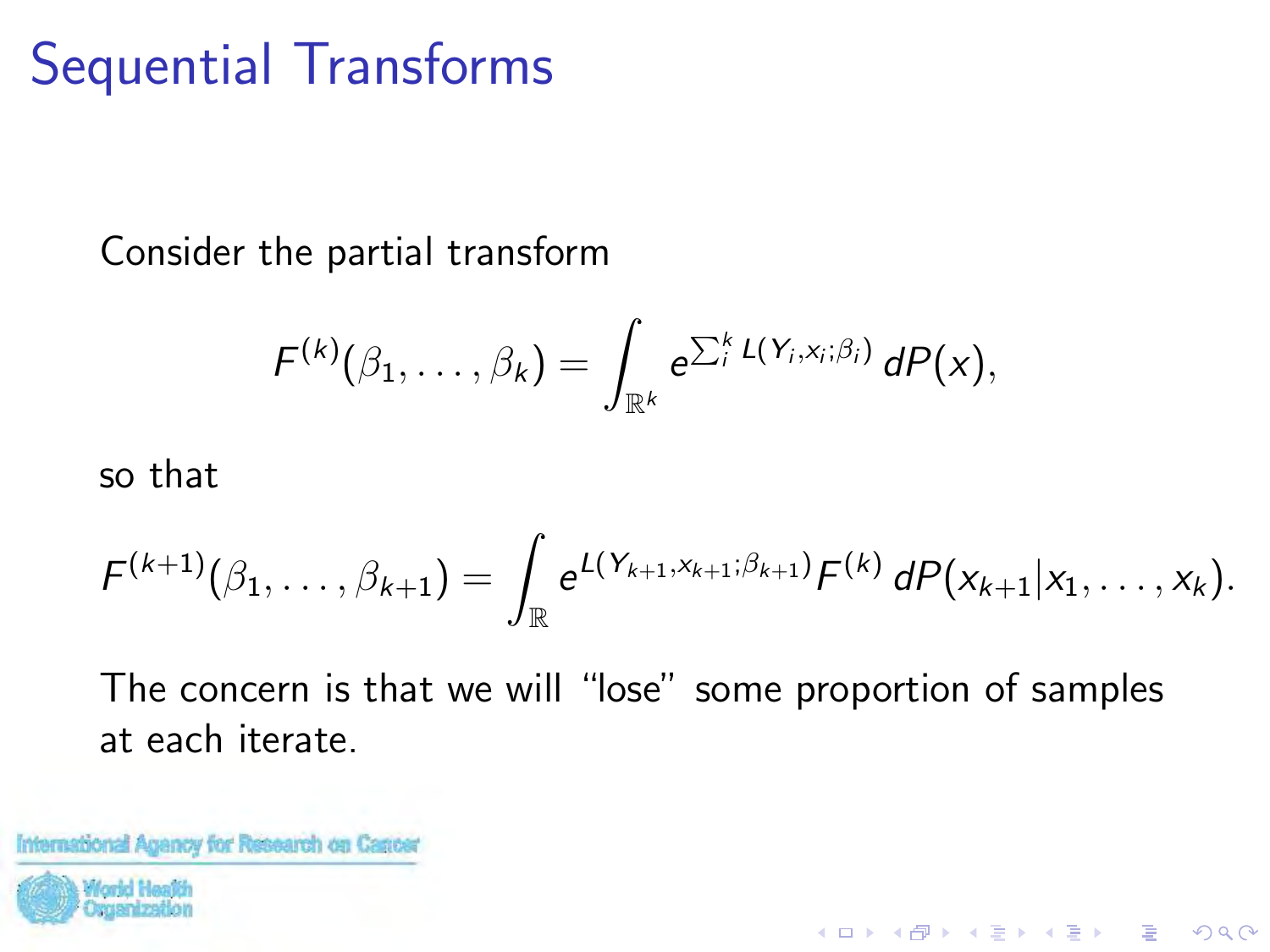# Sample scaling

- ► In EPI-CT where  $n \approx 10^6$  this could easily result in retaining finally only a single draw from the dose-set distribution.
- $\triangleright$  If this proportional loss remains constant, we would require the number of initial draws to increase exponentially with n.

**KORK ERKER ADE YOUR** 

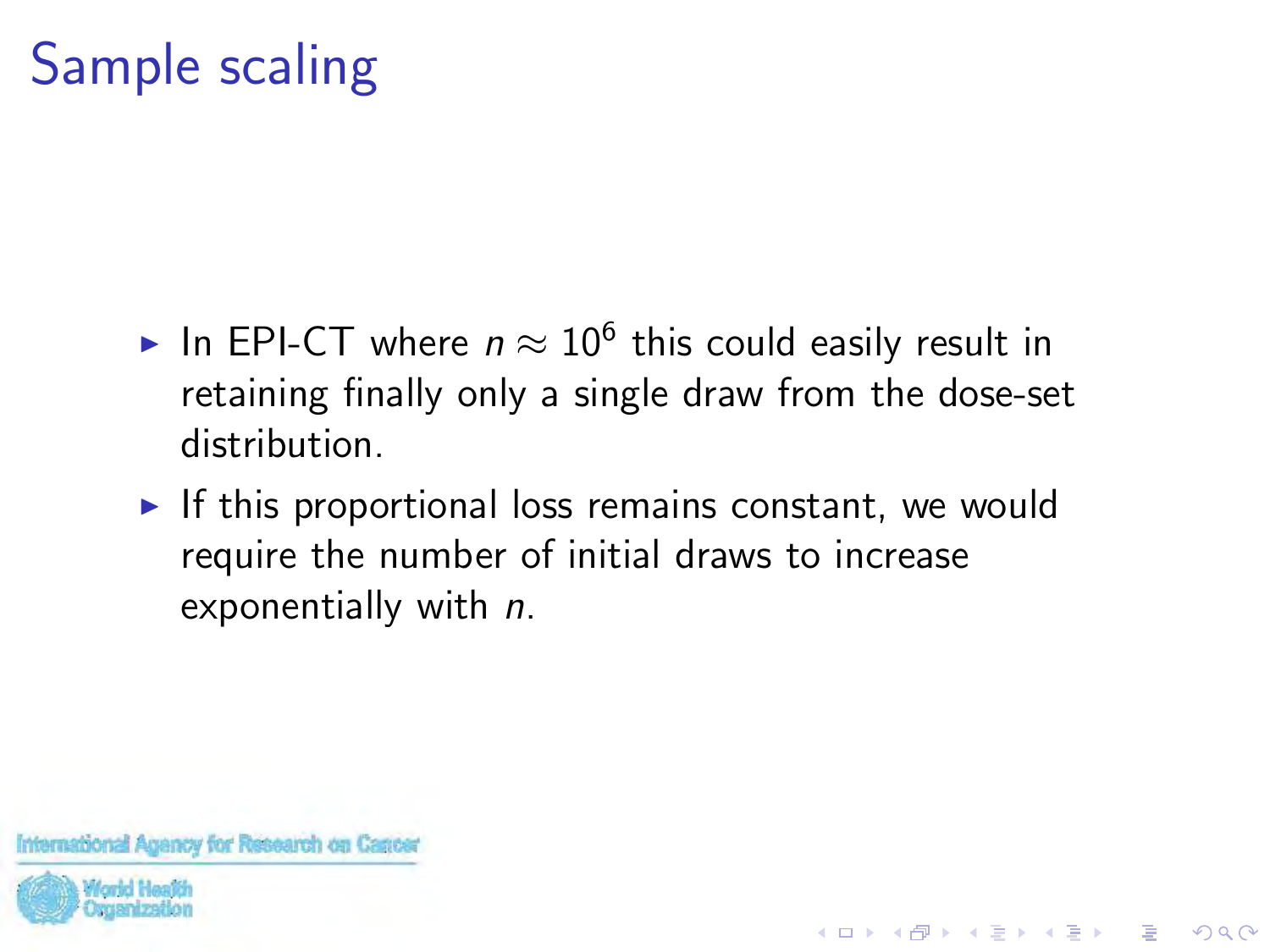# Curse of dimensionality. . .

- $\triangleright$  Draw randomly from a multi-variate standard normal distribution  $N(0, I_n)$
- $\blacktriangleright$  Squared distance from the origin is distributed as  $\chi^2_n$ , with expectation  $n$  and variance  $2n$ .
- $\triangleright$  As n increases, sampled points will cluster tightly about a As *n* increases, sar<br>shell of radius  $\sqrt{n}$ .

**KORKA SERKER ORA** 

 $\triangleright$  Very difficult to draw a sample near the maximum!

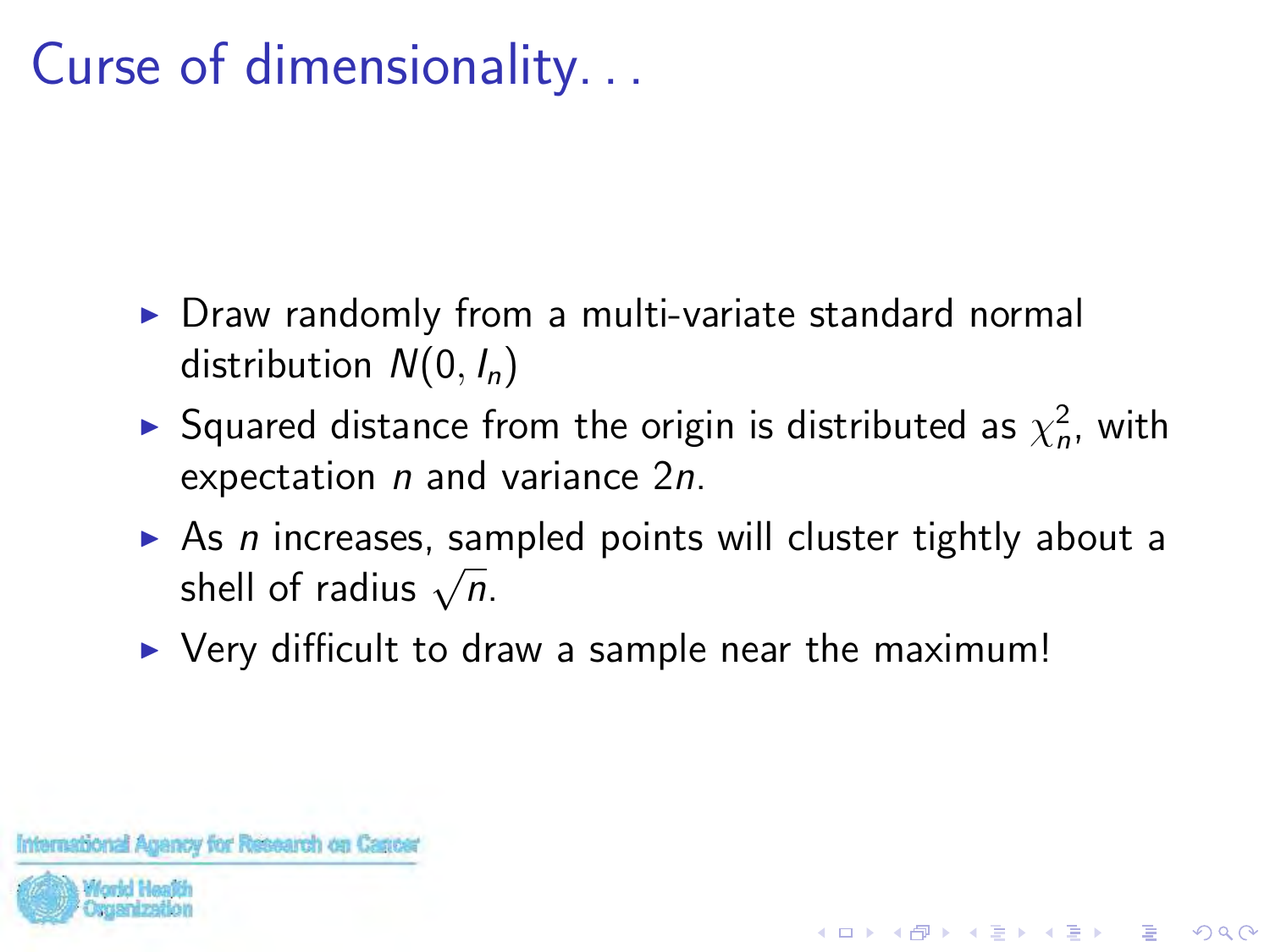# Close our eyes?

- It may be tempting to say that worrying about measurement error is too difficult for large n.
- ► However for large *n*,  $\text{Var}(\hat{\beta}) \longrightarrow 0$  if we ignore measurement error. With error, it does not.
- $\triangleright$  Measurement error is the dominant source of uncertainty for sufficiently large n.

**KORKA SERKER ORA**